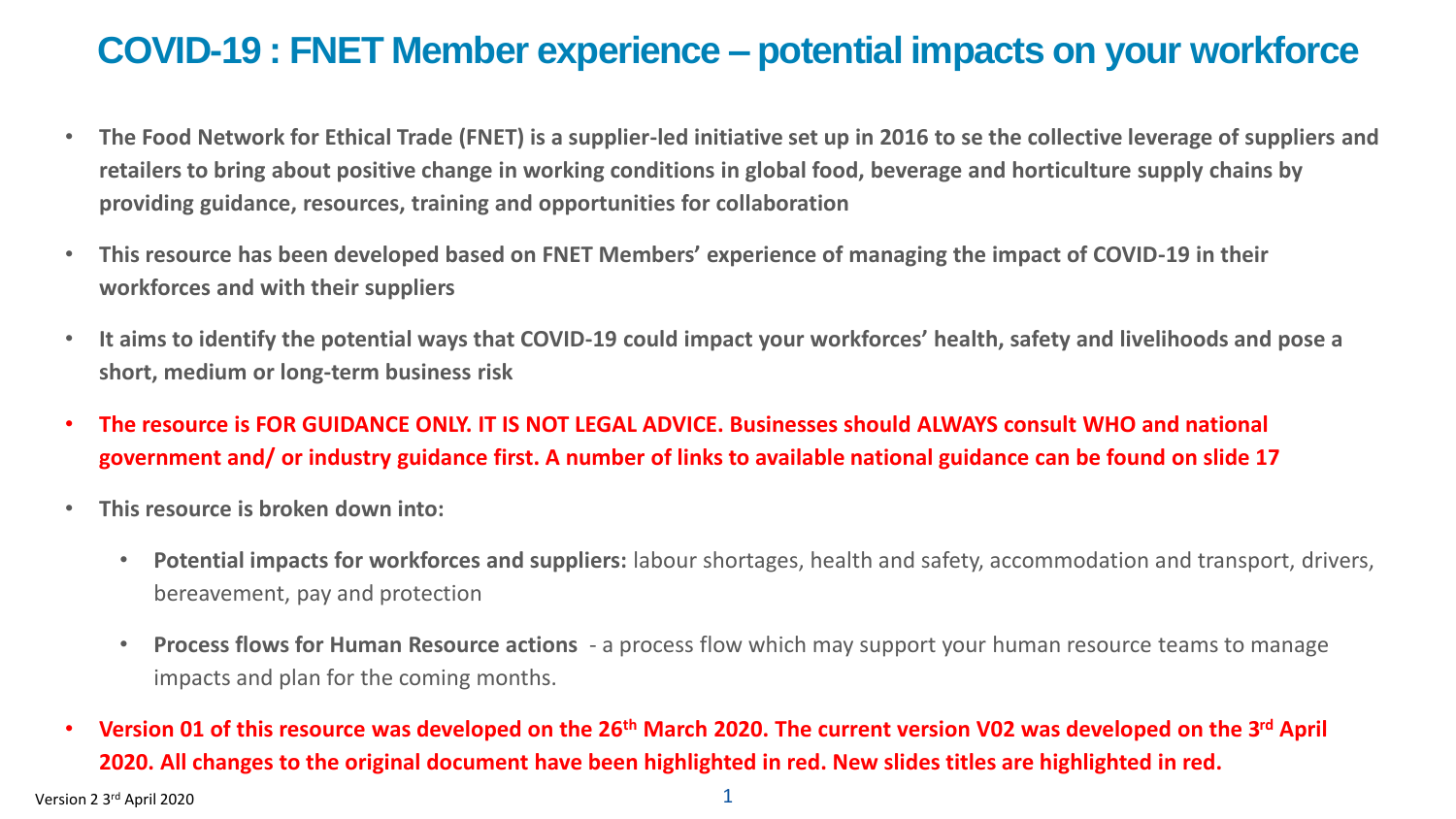# **COVID-19 : Potential impacts for workforces and suppliers – labour shortages**

| Impact                                                                                                                     | <b>Effective Management</b>                                                                                                                                                                                                                                                                                                                                                                                                                                                                                                                                                                                                                                                                                                                                                                                                                                                                                                                                                                                                                                                                                                                                                                                                                                                                                                                                                                      |
|----------------------------------------------------------------------------------------------------------------------------|--------------------------------------------------------------------------------------------------------------------------------------------------------------------------------------------------------------------------------------------------------------------------------------------------------------------------------------------------------------------------------------------------------------------------------------------------------------------------------------------------------------------------------------------------------------------------------------------------------------------------------------------------------------------------------------------------------------------------------------------------------------------------------------------------------------------------------------------------------------------------------------------------------------------------------------------------------------------------------------------------------------------------------------------------------------------------------------------------------------------------------------------------------------------------------------------------------------------------------------------------------------------------------------------------------------------------------------------------------------------------------------------------|
| Need to recruit more<br>people to replace<br>employees who have<br>left, are self-isolating or<br>fail to turn up for work | Any recruitment process involving recruitment agents must be documented. People must be given details on the recruitment process, including<br>details on costs to be paid by each party and who they raise grievances with if agreed conditions are not being met<br>Ensure zero hour contracts are used responsibly to give people sufficient working hours to meet basic needs, especially access to food and healthcare<br>$\bullet$<br>Reduce pressure on recruitment agents by having realistic timeframes - rushed recruitment processes lead to people being less well informed of the<br>$\bullet$<br>job role, terms and conditions and increases the likelihood of high recruitment fee charges to migrant workers<br>Link in to any national initiatives to bring people in from other sectors which have seen job losses since the start of the crisis - for the UK, see<br>$\bullet$<br>https://labourproviders.org.uk/spare-worker-availability-portal/                                                                                                                                                                                                                                                                                                                                                                                                                           |
| <b>High working hours</b><br>affecting employee<br>health and safety and<br>performance                                    | COVID-19 can be regarded as "exceptional circumstances" for working hours over 60 hrs/wk where all the requirements of the ETI Base Code are met.<br>$\bullet$<br>However, exceptions to the working hours requirement should only be where required and within legal limits. Where sites can recruit additional<br>employees, they should do this instead of increasing working hours<br>Ensure rest days are sufficient (1 day in 7 or 2 in 14 where this is legally allowed as per SMETA guidance)<br>$\bullet$<br>Ensure safety provisions and support are in place including adequate breaks, task rotation, offering predictable shift patterns, offering free<br>$\bullet$<br>transportation to and from work, risk assessments to consider fatigue and encouraging to staff to report concerns about their own wellbeing and that<br>of others<br>Agree in writing with workers that overtime is voluntary - this could be a weekly document signed by each worker or a contract amendment that<br>COVID-19 is an exceptional circumstance and more overtime may be requested. Workers must understand that any overtime is voluntary, have the<br>right to decline and a means to report any issues to management<br>Ensure there is no discrimination against employees who do not want to work overtime<br>$\bullet$<br>Maintain overtime premiums as per SMETA guidance<br>$\bullet$ |
| <b>Significant numbers of</b><br>new employees on site                                                                     | Ensure Food Safety and Health & Safety inductions are robust and set up a buddy system to support inexperienced employees<br>$\bullet$<br>Consider languages spoken when assigning a buddy.<br>Training for high-risk roles must be robust and well supervised. This includes operating machinery, driving vehicles, working at height, working in<br>confined spaces and working with chemicals.<br>Ensure your skills matrix is up to date and you have adequate cover for core roles on all shifts.                                                                                                                                                                                                                                                                                                                                                                                                                                                                                                                                                                                                                                                                                                                                                                                                                                                                                           |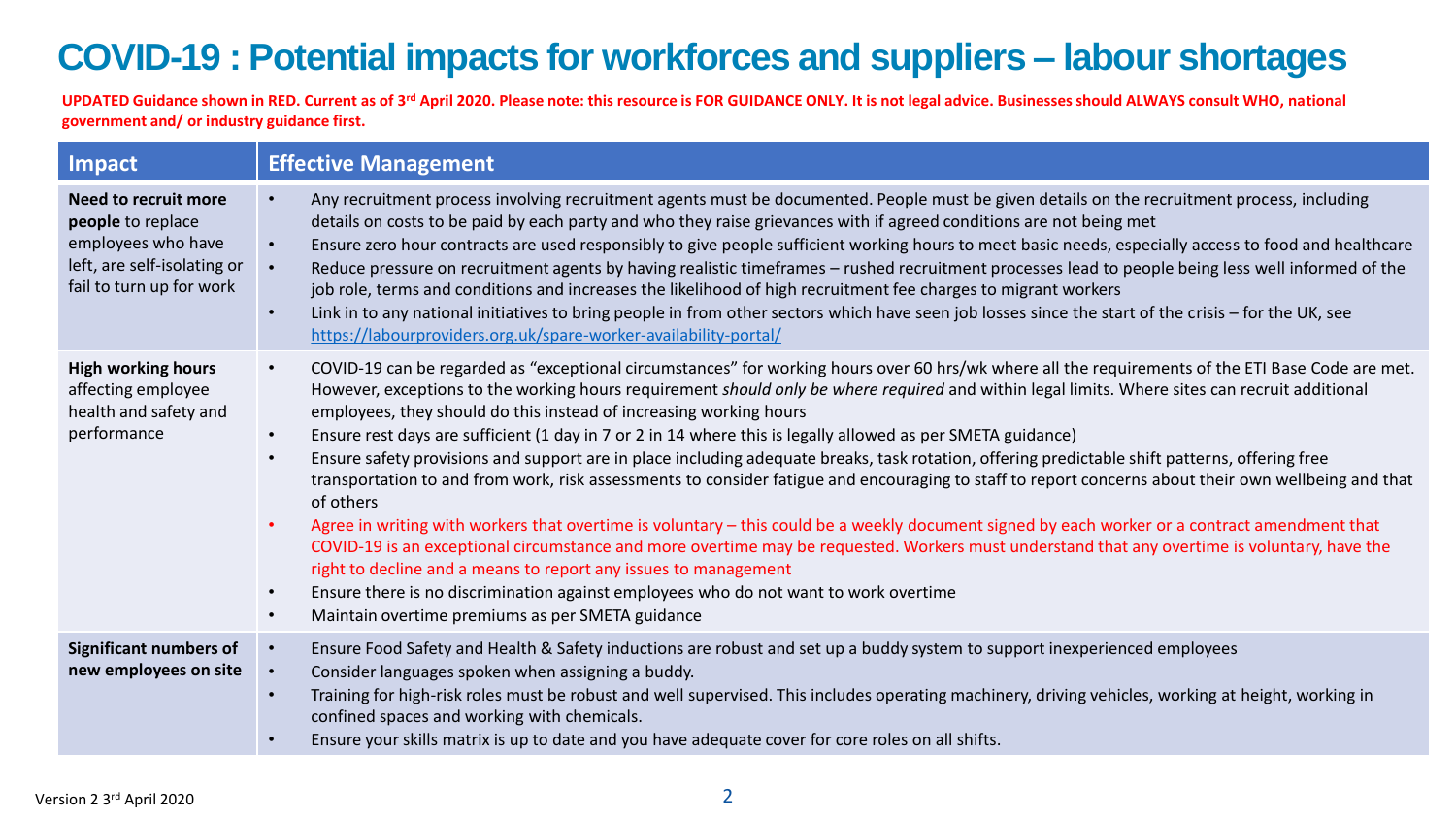# **COVID-19 : Potential impacts for workforces and suppliers – health and safety**

| Impact                                                                                                      | <b>Effective Management</b>                                                                                                                                                                                                                                                                                                                                                                                                                                                                                                                                                                                                                                                                                                                                                                                                                                                                                                                                                                                                                                                                                                                                                                                                                                                                                                                                                                                                                                                       |
|-------------------------------------------------------------------------------------------------------------|-----------------------------------------------------------------------------------------------------------------------------------------------------------------------------------------------------------------------------------------------------------------------------------------------------------------------------------------------------------------------------------------------------------------------------------------------------------------------------------------------------------------------------------------------------------------------------------------------------------------------------------------------------------------------------------------------------------------------------------------------------------------------------------------------------------------------------------------------------------------------------------------------------------------------------------------------------------------------------------------------------------------------------------------------------------------------------------------------------------------------------------------------------------------------------------------------------------------------------------------------------------------------------------------------------------------------------------------------------------------------------------------------------------------------------------------------------------------------------------|
| <b>Workplace:</b><br>Spread of<br>COVID-19 in the<br>workplace<br>including locker<br>areas and<br>canteens | Communicate clearly to employees in common areas (verbal/pictorial/written) in their own languages;<br>- What COVID-19 is, what the symptoms are and how its spread can be prevented<br>What social distancing means and what national government advice is for social distancing<br>How to protect themselves and others with good hygiene practices, including effective handwashing<br>$\sim$<br>What self-isolation means and what national government advice is for self-isolation<br>Self-isolation rules if they, or someone they've been in close contact with, show symptoms<br>Process for reporting symptoms (without putting others at risk) and accessing free medical care (including employees in off-site accommodation)<br>Government updates - direct people to local sources of information (e.g. online networks in employees' languages)<br>Support and guidance for migrant and seasonal workers to ensure they are registered for and understand how to access medical care<br>Employment rights (e.g. sick pay, right to return home) and how to report grievances internally and externally<br>Company positions and provisions for employees<br>Provision of social distancing on sites and farms to allow people to work apart from one another at a distance specified by national governments or the                                                                                                                                                 |
|                                                                                                             | WHO - NOTE: the WHO recommends 1 metres apart, UK government recommends 2 metres apart<br>Identification of any social distancing challenges and rework/ process redesign to avoid people having to work too closely together<br>$\bullet$<br>Access to soap, water, hand sanitiser, gloves and sufficient breaks for people to regularly clean their hands<br>Increase on-site cleaning requirements, auditing of standards in toilets, locker rooms and canteens<br>Provision of communal spaces where people can take breaks whilst social distancing:<br>People should be allowed to bring their own food and drink<br>Tables and chairs should be set out to allow people to sit at a distance specified by government away from each other<br>Household members may sit together but otherwise no groups allowed<br>Regular disinfection of floors, walls, chairs, tables, work surfaces and door handles to take place<br>Numbers in the canteen at any one time should be regulated<br>Sufficient access must be provided to soap, water, hand sanitiser and sufficient time for people to clean their hands pre and post breaks<br>Develop a process for isolating people who develop symptoms whilst on site<br>Prepare for increased pressure on designated health and safety representatives for example by training existing/more first aiders, securing adequate PPE<br>for first-aiders, developing an of out-of-hours support for people in on-site accommodation |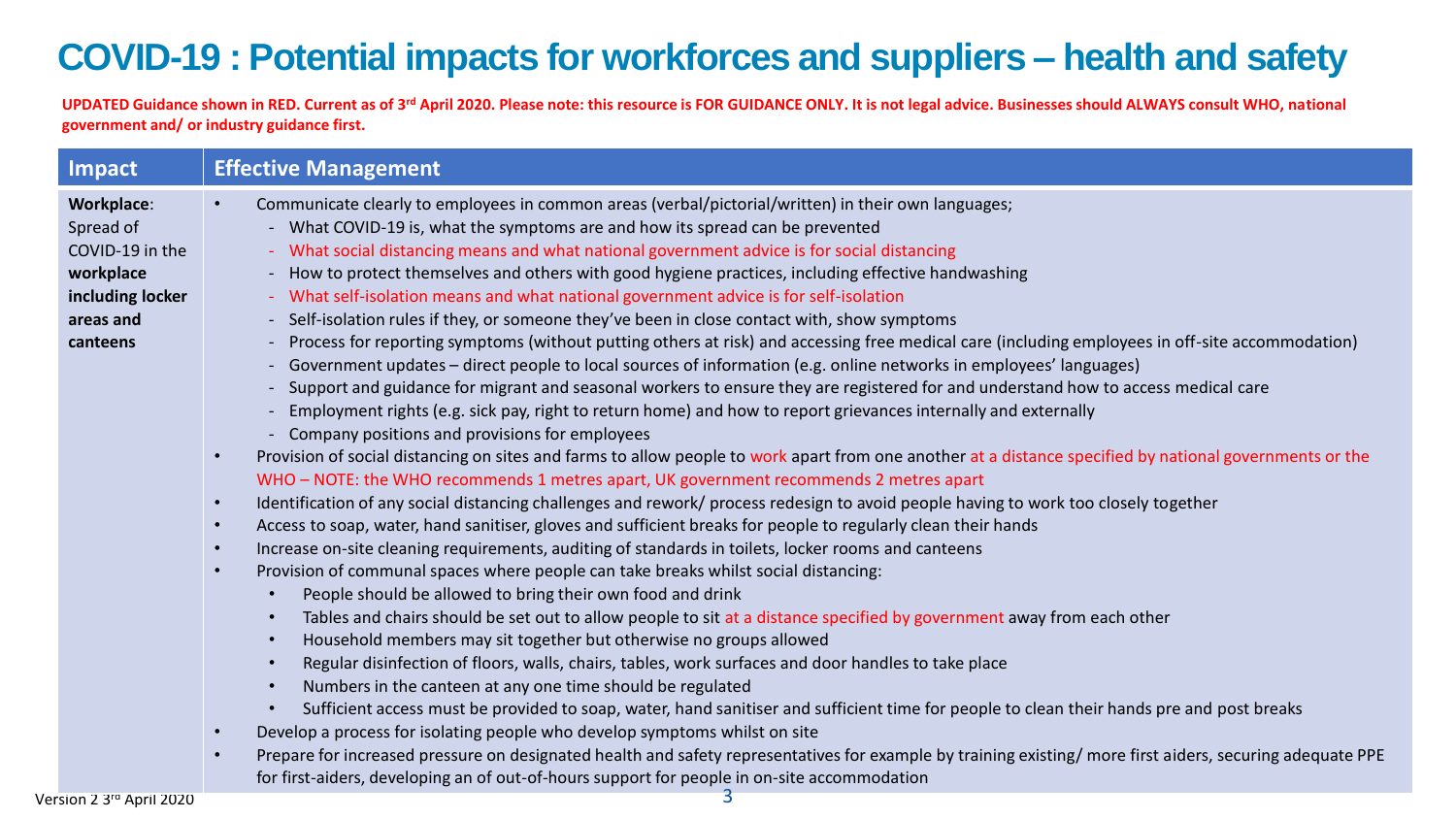# **COVID-19 : Potential impacts for workforces and suppliers – cases of COVID-19**

| Impact                                                             | <b>Effective Management</b>                                                                                                                                                                                                                                                                                                                                                                                                                                                                                                                                                                                                                                                                                                                                                                                                                                                                                                                                                                                                                                                                                                                                                                                                                                                                                                                                                                                                                                                                                                                                                                                                                                                                                                                                                                                                                                                                                                                                                                                                                                                                                                                                                                                                                                                                                                           |
|--------------------------------------------------------------------|---------------------------------------------------------------------------------------------------------------------------------------------------------------------------------------------------------------------------------------------------------------------------------------------------------------------------------------------------------------------------------------------------------------------------------------------------------------------------------------------------------------------------------------------------------------------------------------------------------------------------------------------------------------------------------------------------------------------------------------------------------------------------------------------------------------------------------------------------------------------------------------------------------------------------------------------------------------------------------------------------------------------------------------------------------------------------------------------------------------------------------------------------------------------------------------------------------------------------------------------------------------------------------------------------------------------------------------------------------------------------------------------------------------------------------------------------------------------------------------------------------------------------------------------------------------------------------------------------------------------------------------------------------------------------------------------------------------------------------------------------------------------------------------------------------------------------------------------------------------------------------------------------------------------------------------------------------------------------------------------------------------------------------------------------------------------------------------------------------------------------------------------------------------------------------------------------------------------------------------------------------------------------------------------------------------------------------------|
| <b>Workers</b><br>develop<br>symptoms of<br>COVID-19               | All employers have a duty of care to their employees. Ideally you should;<br>Keep in contact with employees in on-site or off-site accommodation (directly, or through setting up a network of employee representatives)<br>- Check they are able to meet basic needs (food, water, shelter, medical care, access to medicines usually provided on-site)<br>- Check they understand their rights and your policies (e.g. sick pay and how to access medical care)<br>- Identify any workers who are at risk, or of concern and monitor closely (e.g. mental health)<br>Based on UK government guidance at time of writing;<br>• If a worker has symptoms they should not come to work, they should report over the phone<br>• The worker should isolate for 7 days minimum. They can return to work with a cough after 7 days, but not a temperature or other symptoms<br>• If a worker shares accommodation (room/house) with others those they live with need to isolate for 14 days from when a person in the house gets symptoms. If<br>they live in a dormitory with many workers ideally they need to move to a isolation room/dormitory to protect the other workers<br>• If anyone else who shares a room/ house with the person displaying symptoms starts displaying symptoms they need to stay at home for 7 days from when the<br>symptoms appear, regardless of what day they are on in the original 14 day isolation period (Note: businesses should consider their approach to whether they<br>recommend anyone in close contact with workers displaying symptoms self-isolates immediately irrespective of sympomts in order to minimise the spread of<br>infection)<br>• Government advice should be sought on ending isolation and when workers can return to work<br>• If a worker is vulnerable or high risk they should not be at work, they should isolate at home. If they live with someone who is at risk they should ideally not<br>work, if this is not possible they should isolate themselves as much as possible at home<br>• On-site medical staff who come in close contact with workers should have protecting clothing to cover mouth/nose/eyes and ideally disposable clothing<br>changed between patients<br>Links to UK government advice on symptoms and self-isolation can be found on page 16 |
| <b>Workers</b><br>require sick<br>leave<br>וולות ווזחם ייד ל-חחוז' | • Worker should be provided with enough sick pay to cover 7 days in isolation (5 working days) and longer if they continue to show symptoms<br>• Workers who live in shared accommodation with someone who has developed symptoms should also be paid sick leave. If they are not, they may be<br>incentivised to return to work too soon or not report symptoms.<br>• Vulnerable or high risk workers should also be paid sick pay in order to prevent them becoming more vulnerable to infection<br>• Negotiation with workers to pay a proportion of their salary which meets basic needs may be required if this is not financially possible for an extended period<br>for a large workforce<br>$\overline{4}$                                                                                                                                                                                                                                                                                                                                                                                                                                                                                                                                                                                                                                                                                                                                                                                                                                                                                                                                                                                                                                                                                                                                                                                                                                                                                                                                                                                                                                                                                                                                                                                                                    |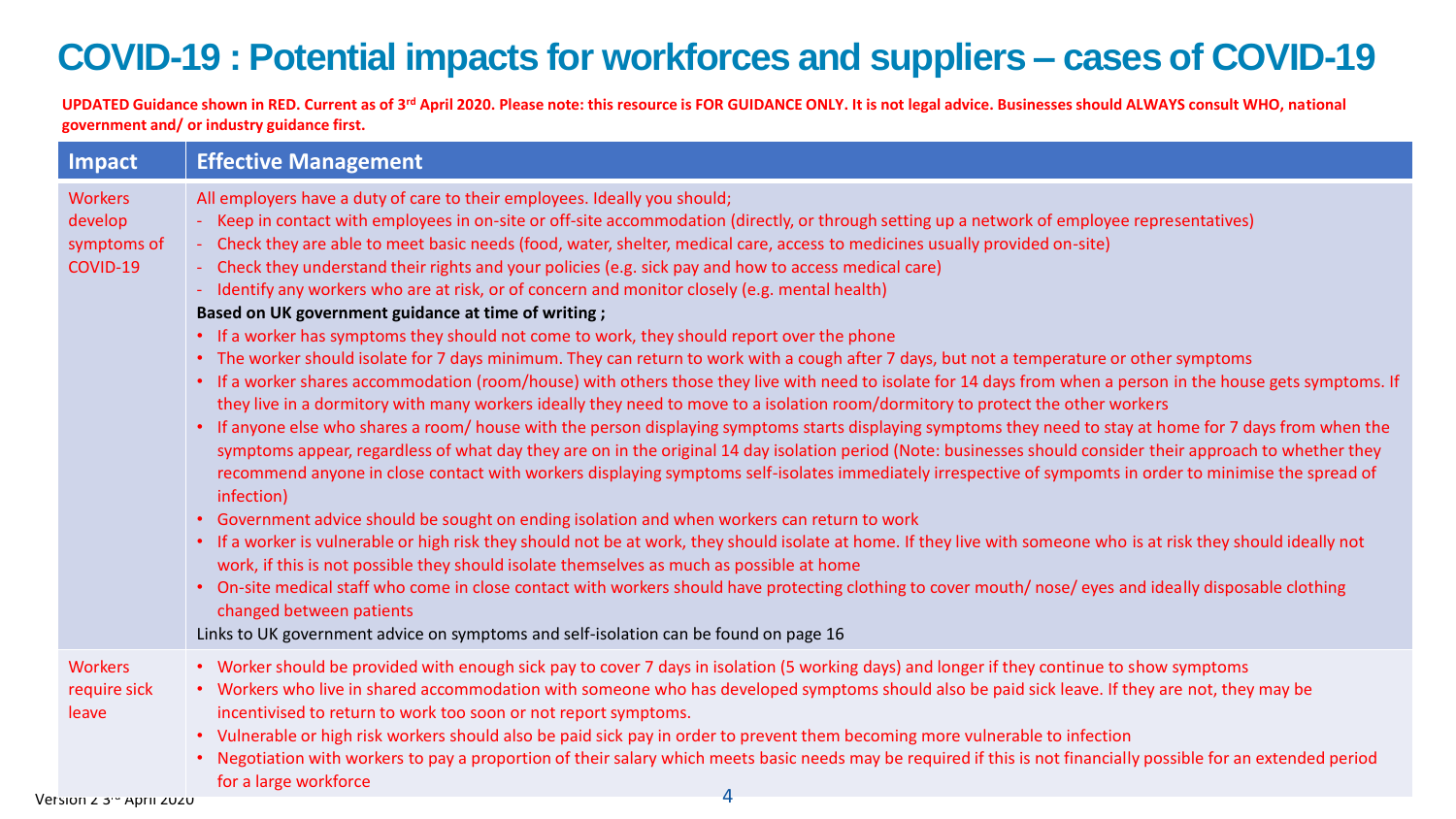### **COVID-19 : Potential impacts – accommodation**

**UPDATED Guidance shown in RED. Current as of 3rd April 2020. Please note: this resource is FOR GUIDANCE ONLY. It is not legal advice. Businesses should ALWAYS consult WHO, national government and/ or industry guidance first.** 

| Impact                                        | <b>Effective Management</b>                                                                                                                            |
|-----------------------------------------------|--------------------------------------------------------------------------------------------------------------------------------------------------------|
| <b>Accommodation: Spread</b>                  | Clear communication to employees (verbal/pictorial/written) in their own languages;                                                                    |
| of COVID-19 in supplier                       | - What social distancing means and what national government advice is for social distancing                                                            |
| provided, or                                  | - How to protect themselves and others with good hygiene practices, including effective handwashing                                                    |
| recommended                                   | - What self-isolation means and what national government advice is for self-isolation                                                                  |
| accommodation                                 | - Self-isolation rules if they, or someone they've been in close contact with, show symptoms                                                           |
| significantly reducing<br>production capacity | - Process for reporting symptoms (without putting others at risk) and accessing free medical care (including employees in off-site<br>accommodation)   |
|                                               | - Government updates – direct people to local sources of information (e.g. online networks in employees' languages)                                    |
| <b>Note:</b> this is a risk at both           | - Support and guidance for migrant and seasonal workers to ensure they are registered for and understand how to access medical care                    |
| on-site and off-site group                    | - Employment rights (e.g. sick pay, right to return home) and how to report grievances internally and externally                                       |
| accommodation,                                | - Company positions and provisions for employees                                                                                                       |
| managing risks may                            | Ensure all workers in accommodation have access to soap, water, hand sanitiser and gloves (including at on/off-site accommodation)                     |
| require more engagement                       | Establish practical steps to support workers to get access to food and essential shopping safely or without having to travel e.g. taking orders from   |
| with landlords and                            | workers weekly/ twice weekly or organising trips for small groups to visit the shops allowing for government social distancing guidance                |
| increased accommodation                       | Increase accommodation cleaning requirements, auditing of standards in on/off site group accommodation, washing facilities and toilets                 |
| checks by Human                               | Where occupation is low, provide people in on-site accommodation with as much space as possible to facilitate safe social distancing                   |
| Resource teams                                | Minimise overlaps in communal areas in on-site accommodation by allocating times for cooking, cleaning, laundry, using washing facilities etc          |
|                                               | Ensure adequate heating/air conditioning (subsidised where appropriate) to ensure accommodation is comfortable for people self-isolating or<br>unwell. |
|                                               | Develop a process for isolating people with symptoms living in group accommodation - this may require separate rooms/ caravans where                   |
|                                               | possible. Sites are currently setting up 10% of their caravans/accommodation as provision for self-isolating workers                                   |
|                                               | Develop process for monitoring and meeting basic needs of people are met while in isolation - directly, or indirectly (e.g. through social media       |
|                                               | networks). This should include the provision of food, cleaning facilities, heating/air conditioning as required                                        |
|                                               | Develop process for providing first aid to workers in isolation                                                                                        |
|                                               | Prepare to have enough translators available to accompany migrant workers to medical facilities                                                        |

• Prepare for increased pressure on medical staff and supplies on site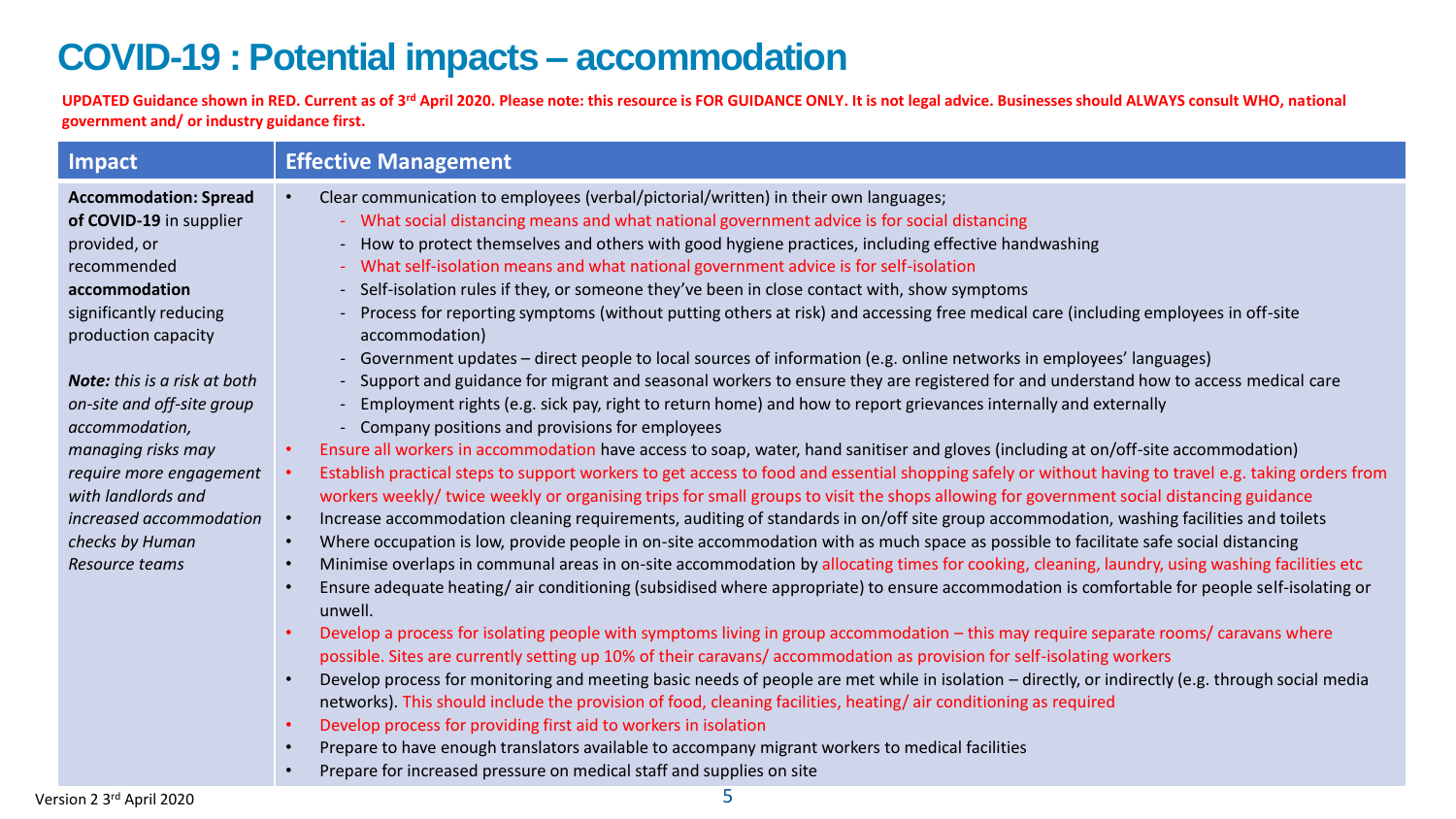## **COVID-19 : Potential impacts – transport**

| Impact                                                                                                                                                                                                            |
|-------------------------------------------------------------------------------------------------------------------------------------------------------------------------------------------------------------------|
| <b>Transport: Spread of</b><br><b>COVID-19 through worker</b><br>transport, significantly<br>reducing production<br>capacity<br><b>Note:</b> managing risk may<br>required engagement<br>with transport providers |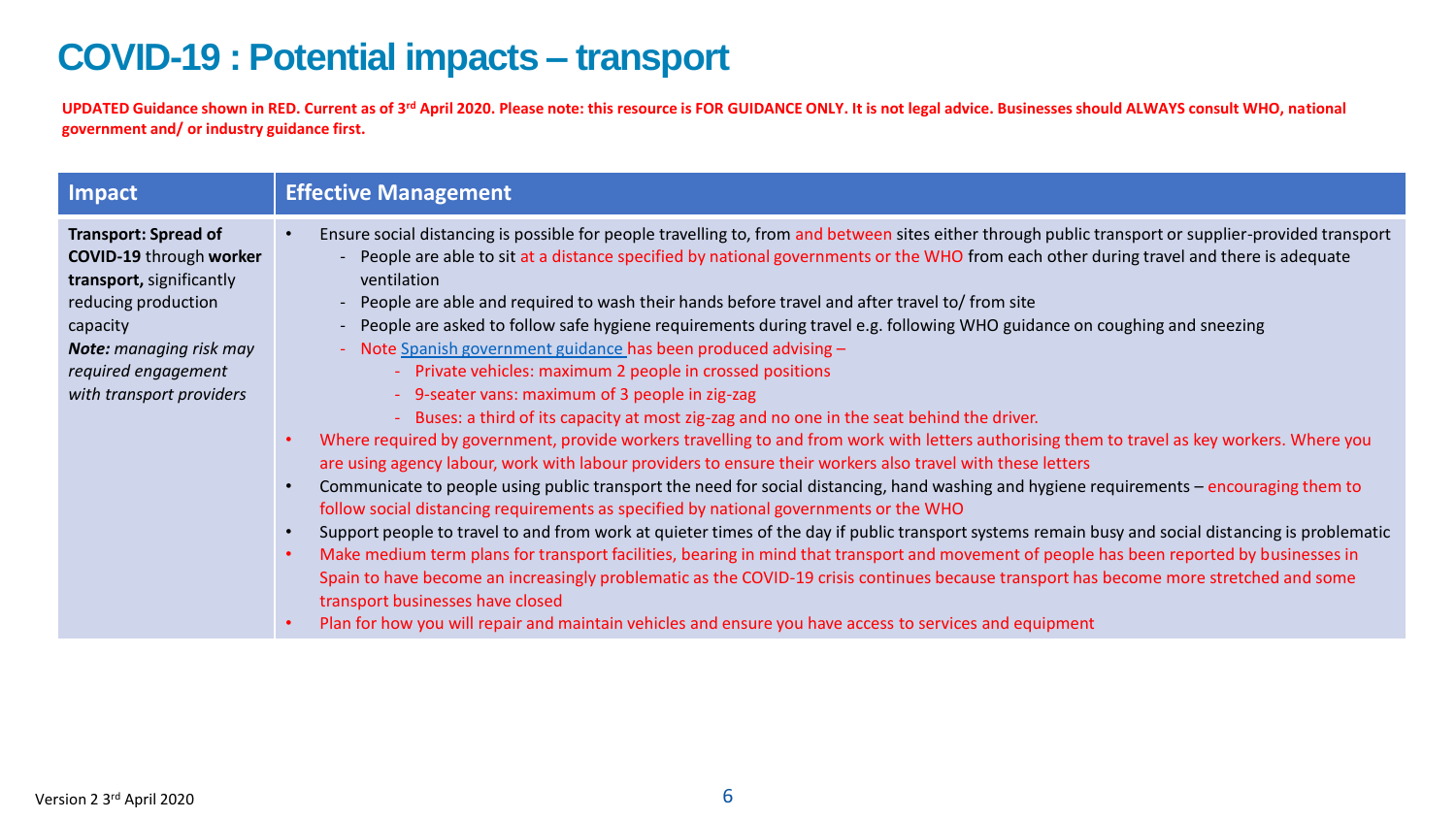# **COVID-19 : Potential impacts – drivers**

| Impact                                                                                       | <b>Effective Management</b>                                                                                                                                                                                                                                                                                                                                                                                                                                                                                                                                                                                                                                                                                                                                                                                                                                                                                                                                                                                                                                                                                                                                                                                                                                                                                                                                                                                                                                                                              |
|----------------------------------------------------------------------------------------------|----------------------------------------------------------------------------------------------------------------------------------------------------------------------------------------------------------------------------------------------------------------------------------------------------------------------------------------------------------------------------------------------------------------------------------------------------------------------------------------------------------------------------------------------------------------------------------------------------------------------------------------------------------------------------------------------------------------------------------------------------------------------------------------------------------------------------------------------------------------------------------------------------------------------------------------------------------------------------------------------------------------------------------------------------------------------------------------------------------------------------------------------------------------------------------------------------------------------------------------------------------------------------------------------------------------------------------------------------------------------------------------------------------------------------------------------------------------------------------------------------------|
| High working hours affecting driver<br>health and safety and performance<br>including breaks | • Agree with drivers and their representative organisations (where available) what additional hours can be worked whilst maintaining<br>driver health and safety. Employers must, where possible, agree any extension of working time with employees or other workers,<br>before that work starts<br>Communicate the impact of COVID-19 to all drivers, including sub-contracted drivers<br>$\bullet$<br>Ensure drivers, including sub-contractors, are aware of the impact of long working hours on their health and safety<br>Ensure drivers are provided with sufficient rest breaks to maintain their health, safety and wellbeing. The UK government has<br>produced guidance on drivers working hours during the COVID-19 emergency. Drivers operating under the EU drivers' hours rules<br>should ensure they take a 45 minute break after 5.5 hours driving.<br>Drivers in question must record why they are exceeding normally permitted limits as is usual practice in emergencies<br>• Operators should maintain records of when standard drivers' hours have been deviated from, along with a justification of why this<br>was needed. The responsibilities of operators, transport managers and the wider supply chain may be examined after the current<br>events. It is important that on subsequent inspections and checks it can be clear that a relaxation was used appropriately, was well<br>implemented and in a way to reduce fatigue (for example in relation to shift patterns). |
| Drivers not able to access welfare<br>facilities                                             | • Ensure the company has separate welfare facilities for drivers including toilets, facilities for hand-washing and food and drink<br>• Support drivers to get access to welfare facilities in all the premises they visit as part of their work                                                                                                                                                                                                                                                                                                                                                                                                                                                                                                                                                                                                                                                                                                                                                                                                                                                                                                                                                                                                                                                                                                                                                                                                                                                         |
| Drivers facing increased risk of<br>contracting COVID-19                                     | • Where tests are available, provide free testing for drivers<br>Provide training, PPE and disinfectants for all drivers, in particular small-scale contractors<br>Ensure drivers have access to welfare facilities (see above).                                                                                                                                                                                                                                                                                                                                                                                                                                                                                                                                                                                                                                                                                                                                                                                                                                                                                                                                                                                                                                                                                                                                                                                                                                                                         |
| Drivers being quarantined upon entry<br>to different countries                               | • Understand which countries are introducing a policy of quarantining drivers who enter different countries<br>• Work with logistics firms to manage this risk as best as possible.                                                                                                                                                                                                                                                                                                                                                                                                                                                                                                                                                                                                                                                                                                                                                                                                                                                                                                                                                                                                                                                                                                                                                                                                                                                                                                                      |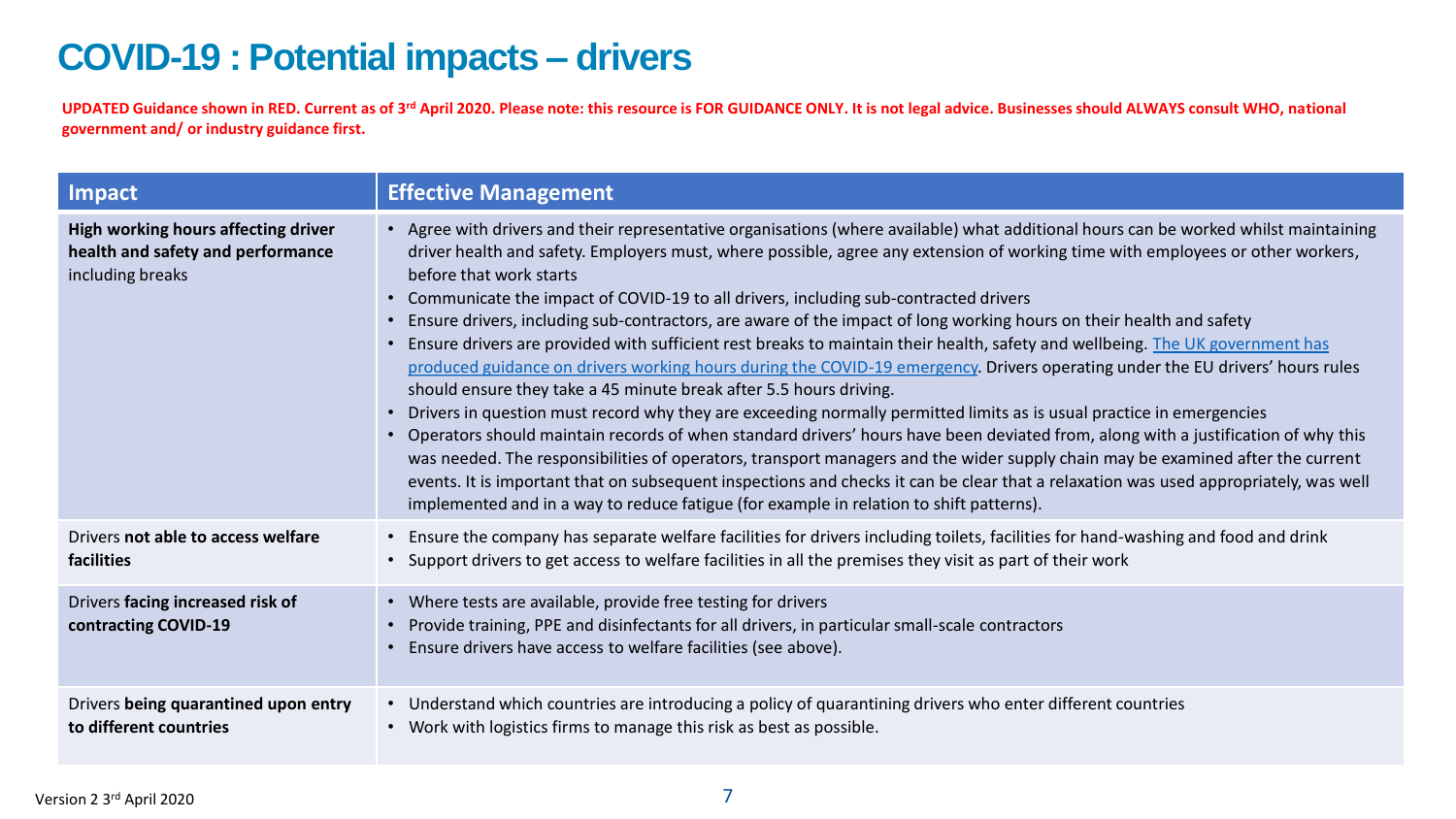# **COVID-19 : Potential impacts for workforces and suppliers – pay and protection**

| Impact                                                     | <b>Effective Management</b>                                                                                                                                                                                                                                                                                                                                                                                                                                                                                                                                                                                                                                                                                                                                                                                                       |
|------------------------------------------------------------|-----------------------------------------------------------------------------------------------------------------------------------------------------------------------------------------------------------------------------------------------------------------------------------------------------------------------------------------------------------------------------------------------------------------------------------------------------------------------------------------------------------------------------------------------------------------------------------------------------------------------------------------------------------------------------------------------------------------------------------------------------------------------------------------------------------------------------------|
| <b>Employees requiring</b><br>access to sick pay           | Brief employees so they understand their legal entitlement to sick pay, any lay-off pay and any additional company or government financial support<br>$\bullet$<br>Support employees financially so that they are less likely to come to work if they are presenting mild-symptoms or living with someone who is unwell.<br>$\bullet$<br>This will limit the potential spread of the virus amongst the workforce<br>Confirm to employees what will happen if they are advised by a medical professional to self-isolate. Be clear about what sick pay arrangements will apply<br>$\bullet$<br>Update employees with any changes to your processes around reporting absence, medical certificates and fit notes.                                                                                                                   |
| Employees in on-<br>site accommodation<br>not able to work | Remove rental accommodation costs of employees that are unable to work or accept delayed rental payments. Charges should be adjusted or waived<br>$\bullet$<br>(including utility costs – water and electricity)<br>Ensure employees have access to free food at canteens if possible or can access food at off-site accommodation<br>$\bullet$<br>Ensure national insurance payments, where available, continue to guarantee access to healthcare services. Consider provision for any long-term casual<br>$\bullet$<br>workers<br>Ensure basic medical provisions which may run out in shops are available through first aid room/nurse.                                                                                                                                                                                        |
| Sub-contracted<br>employees/ casual<br>workers on site     | Check what actions sub-contractors are taking to provide pay and protection for workers – sick leave, isolation pay, pay for vulnerable/ at risk workers,<br>$\bullet$<br>pay in the event of shutdown and continued payment of social security. You must check with workers and later, the sub-contractor (internal audit) to<br>ensure they are meeting agreed requirements<br>Businesses may not be responsible for casual labour however they should continue what they can do to support casual labourers to ensure their basic<br>needs are met. This could include provision of hand washing facilities or support meeting basic needs<br>Taking a "whole workforce" approach will reduce risks for business's workforces. If sub-contracted workers do not get sick pay for example, they may<br>choose to hide symptoms. |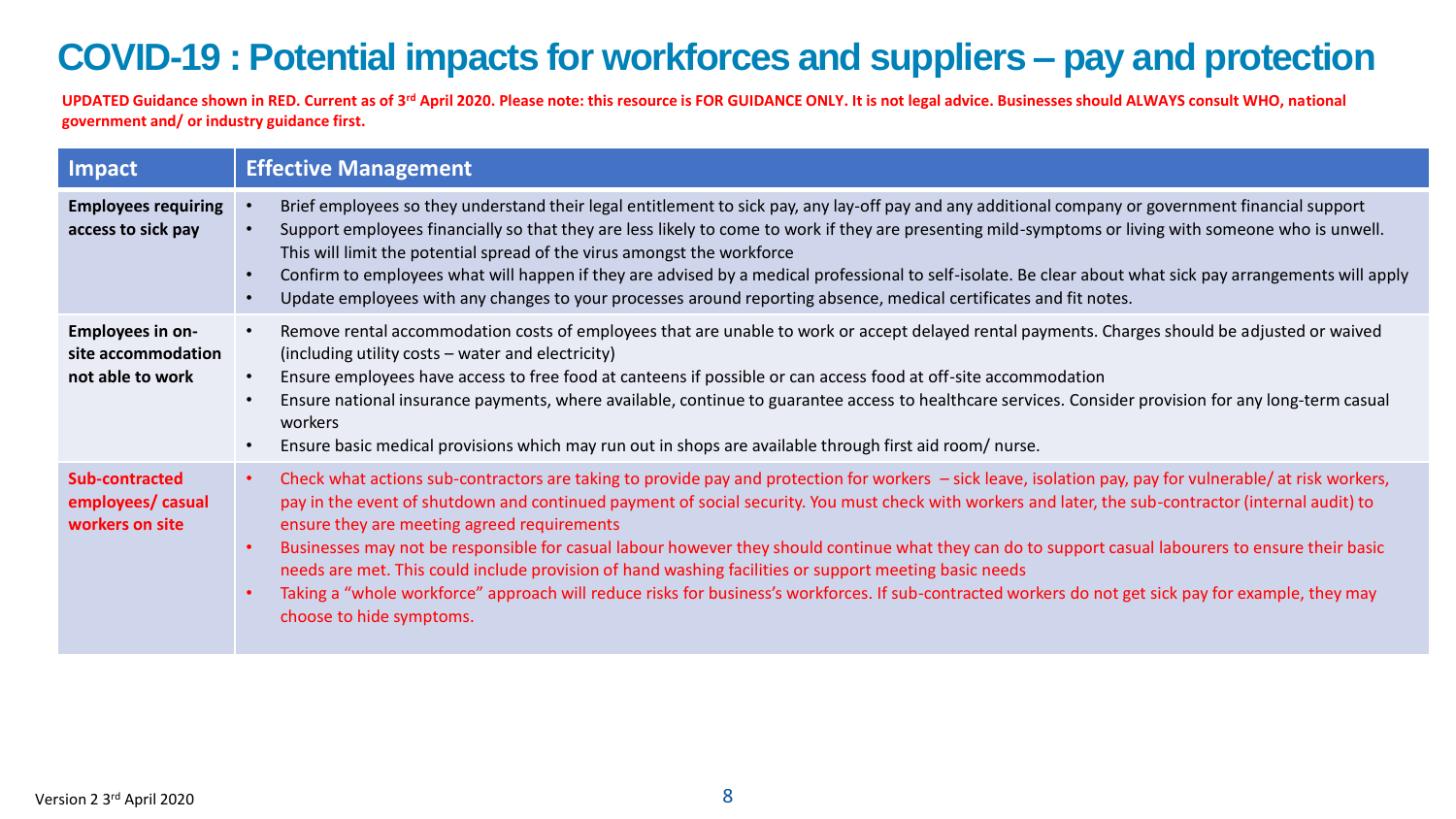# **COVID-19 : Potential impacts for workforces and suppliers – pay and protection**

| Impact                                                                                                                                                                                                                      | <b>Effective Management</b>                                                                                                                                                                                                                                                                                                                                                                                                                                                                                                                                                                                                                                                                                                                                                                                                                                                                                                                                                                                                                                                                                                                                                                                                                                                                                                                                                                                                                                                                                                                                                                                                                                                                                                                                                                                                                                                                                                                                                                                                                                                                                                                                                                                                                                                                                                                                                                                                                                                                                        |
|-----------------------------------------------------------------------------------------------------------------------------------------------------------------------------------------------------------------------------|--------------------------------------------------------------------------------------------------------------------------------------------------------------------------------------------------------------------------------------------------------------------------------------------------------------------------------------------------------------------------------------------------------------------------------------------------------------------------------------------------------------------------------------------------------------------------------------------------------------------------------------------------------------------------------------------------------------------------------------------------------------------------------------------------------------------------------------------------------------------------------------------------------------------------------------------------------------------------------------------------------------------------------------------------------------------------------------------------------------------------------------------------------------------------------------------------------------------------------------------------------------------------------------------------------------------------------------------------------------------------------------------------------------------------------------------------------------------------------------------------------------------------------------------------------------------------------------------------------------------------------------------------------------------------------------------------------------------------------------------------------------------------------------------------------------------------------------------------------------------------------------------------------------------------------------------------------------------------------------------------------------------------------------------------------------------------------------------------------------------------------------------------------------------------------------------------------------------------------------------------------------------------------------------------------------------------------------------------------------------------------------------------------------------------------------------------------------------------------------------------------------------|
| Factory closure, or<br>reduced shifts - no,<br>or reduced pay for<br>employees - people<br>seek alternative<br>employment, or are<br>unable to self-isolate<br>effectively because<br>they cannot meet<br>their basic needs | • National/local legal requirements must be met<br>Redundancy is not an acceptable action to avoid payment of benefits - sick leave, isolation leave, social security payments. It is better to come up with a<br>solution for the whole workforce if you need to reduce salaries, or cannot pay salaries than to make some workers redundant.<br>If redundancy is unavoidable during COVID-19 consider how you can ensure those who are made redundant can still access healthcare as a minimum while<br>looking for alternative work.<br>Where you can, retain employees on reduced hours or reduced shifts<br>Hourly workers must be supported to continue to meet their basic needs (accommodation, food, water). You have a responsibility to ensure these basic<br>needs are met while workers are in your employment either through;<br>Access to food - increase availability of free food at canteens, or help people access food at off-site accommodation<br>Access to accommodation & water/electricity - remove rental costs at supplier-provided accommodation, negotiate with landlords in supplier<br>recommended group accommodation to pay rent, or accept delayed rental payments<br>Ensure national insurance payments continue to guarantee access to healthcare services. Consider provision for any long-term casual workers.<br>Ensure basic medical provisions which may run out in shops are available through the first aid room/nurse<br>• Social security payments must to continued to ensure all workers have access to healthcare<br>Engage with any sub-contractors and verify how they are supporting people to ensure basic needs are met, especially access to healthcare. Consider<br>impacts on your business of any gaps in the sub-contractors provision to employees<br>• If you have migrant workers who returned home on leave and cannot return to work – understand the impacts on them and how you could support them in<br>order to increase the likelihood they will return<br>• Facilitate communication (e.g. Wi-Fi) for all migrant workers to communicate with their families at home to help manage stress<br>• Where the government is providing financial or basic needs support to employees, ensure people know how to access this support<br>• Where shifts are reduced, find a way to allocate shifts fairly so all workers receive some income. Where workers are on reduced income consider the<br>measures above to ensure basic needs are being met |
| <b>Employee</b><br>redundancy leading<br>to legal action                                                                                                                                                                    | • Ensure you can evidence legal requirements for notice periods and compensation are met                                                                                                                                                                                                                                                                                                                                                                                                                                                                                                                                                                                                                                                                                                                                                                                                                                                                                                                                                                                                                                                                                                                                                                                                                                                                                                                                                                                                                                                                                                                                                                                                                                                                                                                                                                                                                                                                                                                                                                                                                                                                                                                                                                                                                                                                                                                                                                                                                           |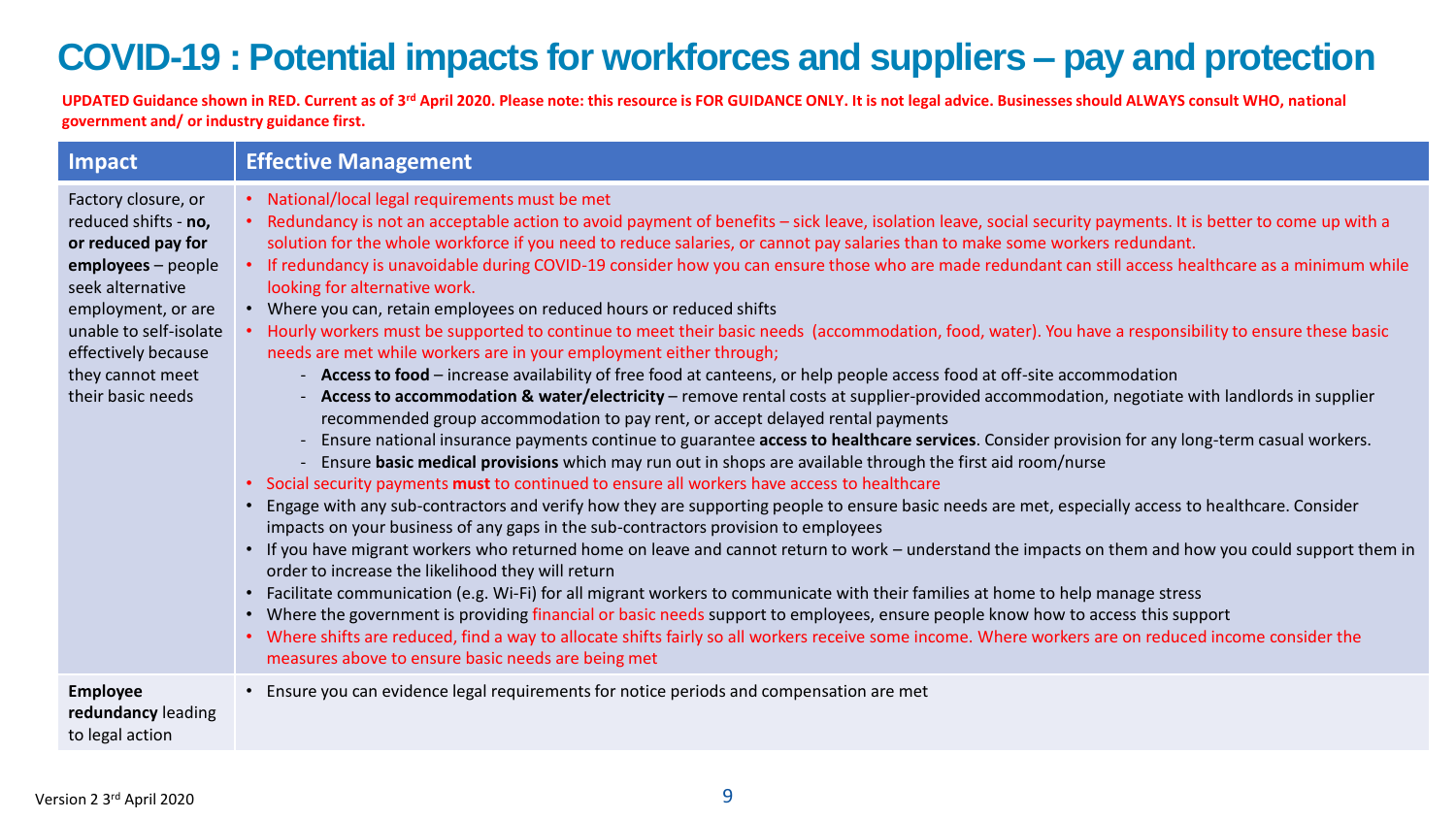### **COVID-19 : Potential impacts – bereavement**

| Impact                                                         | <b>Effective Management</b>                                                                                                                                                                                                                                                                                                                                                                                                                                                                               |
|----------------------------------------------------------------|-----------------------------------------------------------------------------------------------------------------------------------------------------------------------------------------------------------------------------------------------------------------------------------------------------------------------------------------------------------------------------------------------------------------------------------------------------------------------------------------------------------|
| Death of employees/<br>employees' family<br>members or friends | Be aware that there is an unfortunate possibility that you may see the loss of employees and that employees may lose family members or friends<br>Review your bereavement policy and ensure that it is communicated to all employees. Be as flexible as you can about leave and pay<br>Be as compassionate and supportive as possible for employees who have faced bereavements<br>Offer support to employees, share details of any employee assistance programmes and be prepared to listen to concerns. |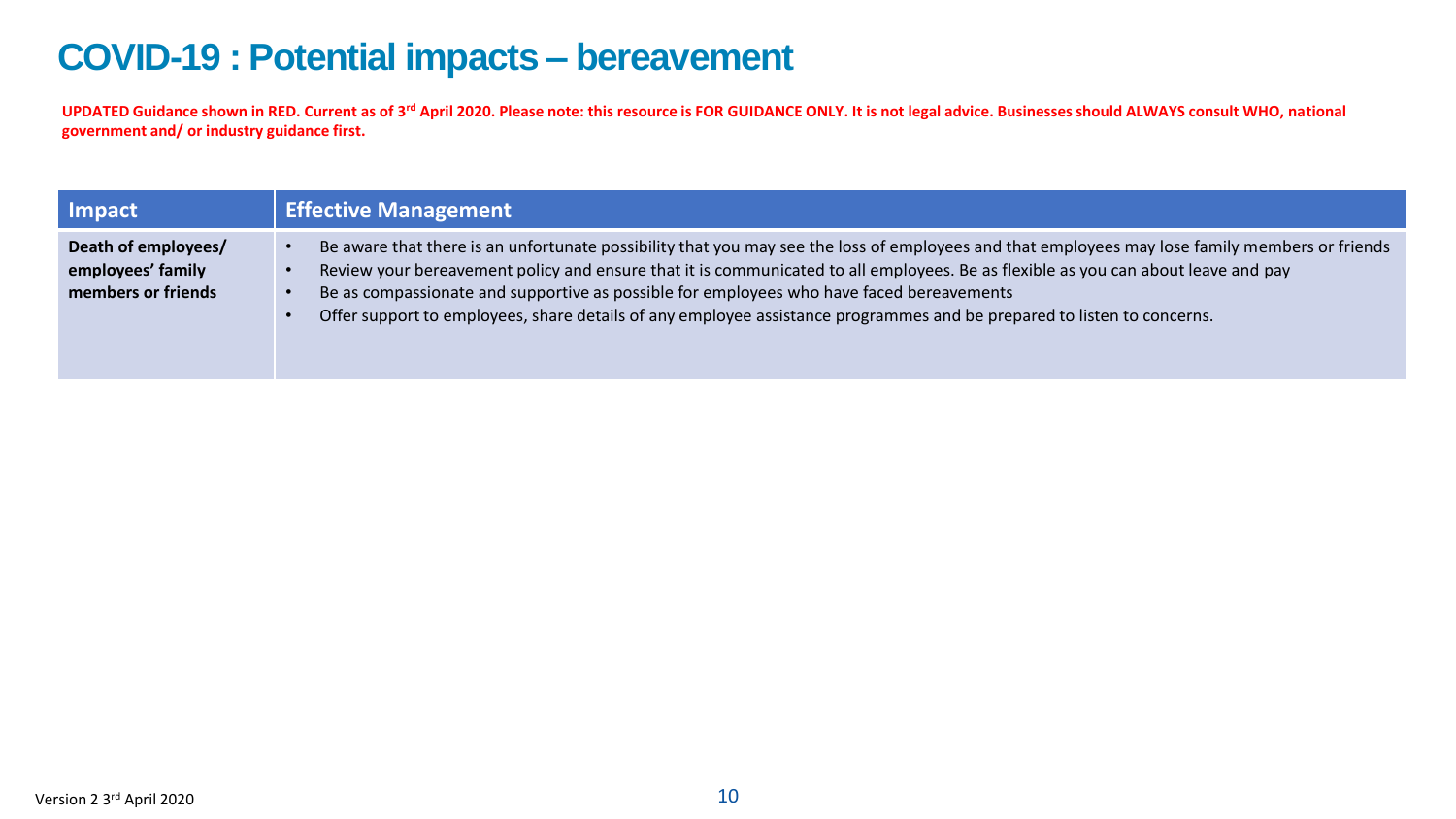### **COVID-19 : Potential impacts - other**

| Impact                                                                                              | <b>Effective Management</b>                                                                                                                                                                                                                                                                                                                                                                                                                                                                                                                                                                                                                                                                                                                                                                                                                                                                                                                                                                                                                        |
|-----------------------------------------------------------------------------------------------------|----------------------------------------------------------------------------------------------------------------------------------------------------------------------------------------------------------------------------------------------------------------------------------------------------------------------------------------------------------------------------------------------------------------------------------------------------------------------------------------------------------------------------------------------------------------------------------------------------------------------------------------------------------------------------------------------------------------------------------------------------------------------------------------------------------------------------------------------------------------------------------------------------------------------------------------------------------------------------------------------------------------------------------------------------|
| Customer ethical audit<br>requirements not met,<br>supply suspended                                 | Please inform your customers if SMETA/BSCI audits are delayed<br>SEDEX is recommending audits can be delayed by up to three months. When audits go ahead they should be semi-announced (or announced if<br>this is not possible due to site restriction rules) but the auditor must check they can access the site in advance. If group meetings are not allowed<br>employee interviews should take place individually                                                                                                                                                                                                                                                                                                                                                                                                                                                                                                                                                                                                                             |
| Migrant workers return<br>home without informing<br>their employer, reducing<br>production capacity | Workers may not have been able to follow full procedure (e.g. notice periods) given deadlines for borders closing. Where workers at least<br>informed HR of their plans consider being flexible. It is more cost effective to have trained workers return than have to begin recruitment<br>again and train new workers;<br>Guarantee employment if they wish to return<br>Have an open offer of employment if there are vacancies and a clear process for how to apply for this<br>Provide clear communication on process of return and the company's role in facilitating this including the company's policy on paying for<br>people to return in exceptional circumstances<br>Clear communication on people's right to return to work and process for initiating this<br>Any return process involving recruitment agents must be documented (given in writing to employees, in their language) including details on<br>costs to be paid by all parties. Employees must know who to raise grievances with if these conditions are not being met |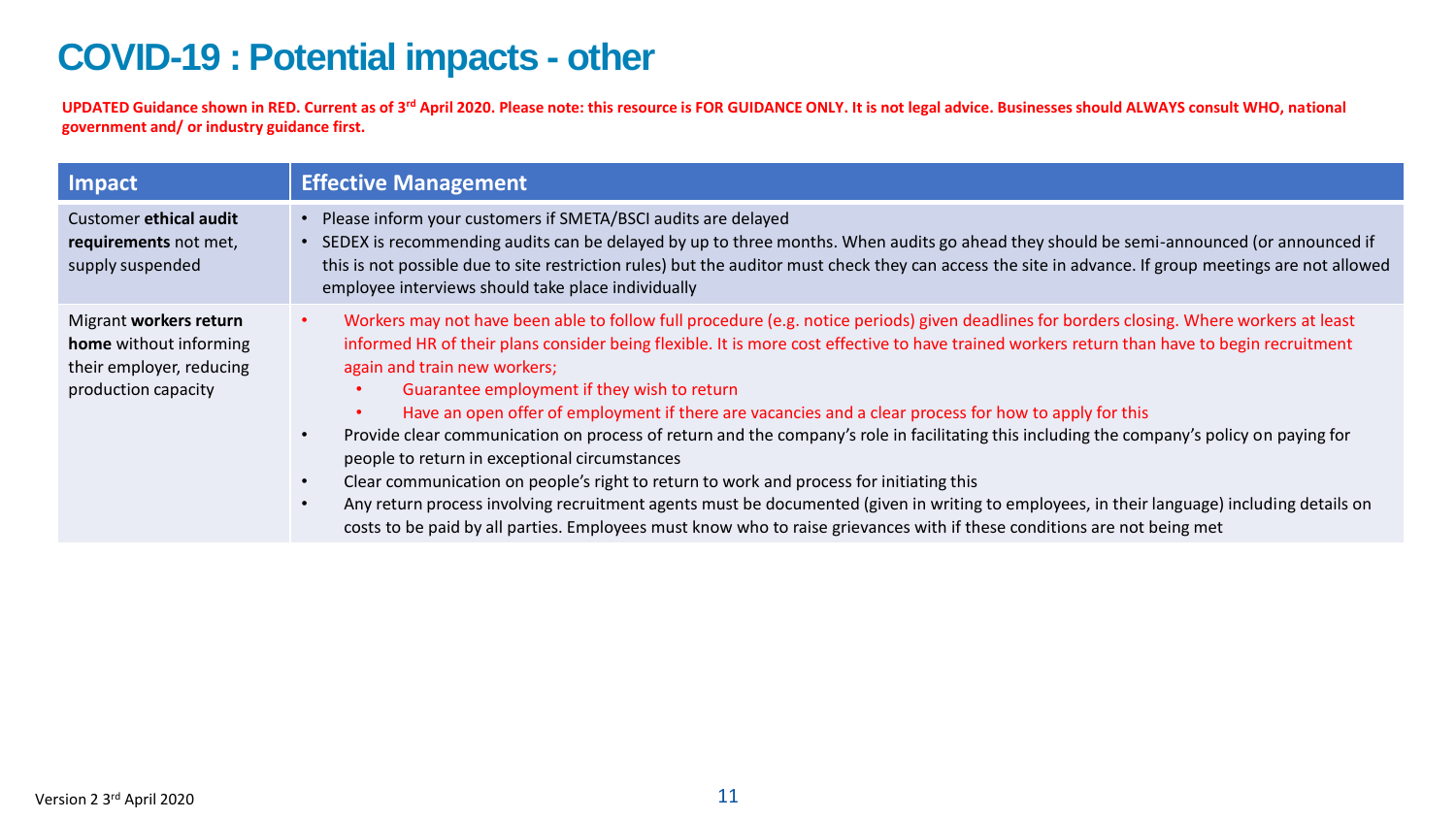# **COVID-19 : Suggestions for business continuity planning**

| Impact                                | <b>Effective Management</b>                                                                                                                                                                                                                                                                                                                                                                                                                                                                                                     |
|---------------------------------------|---------------------------------------------------------------------------------------------------------------------------------------------------------------------------------------------------------------------------------------------------------------------------------------------------------------------------------------------------------------------------------------------------------------------------------------------------------------------------------------------------------------------------------|
| Increased demand                      | Are you seeing a significant uplift in demand against forecast?<br>$\bullet$<br>How are you managing this uplift presently?<br>What is your manpower plan moving forward?                                                                                                                                                                                                                                                                                                                                                       |
| Absenteeism                           | Are you seeing significant absenteeism already?<br>Are managing with staff levels currently?                                                                                                                                                                                                                                                                                                                                                                                                                                    |
| Planning                              | Have you developed plans to mitigate the disruption caused by higher worker absenteeism and likely lower contractor availability?<br>This could include prioritising products and modifying work practices.<br>Have you engaged employee representatives to feed in ideas and keep communication channels open?<br>Do you have enough packaging to manage sustained demand?                                                                                                                                                     |
| Key skills                            | Do you have sufficient numbers of skilled colleagues in key operations?<br>If not, where are the gaps and can you start training at pace?                                                                                                                                                                                                                                                                                                                                                                                       |
| Supply chain partners •               | Have you started to map vulnerabilities in your supply chain? Raw materials, engineering, logistics, seasonal worker availability?<br>Are you sharing your own business continuity plans with suppliers and other supply chain partners?                                                                                                                                                                                                                                                                                        |
| New labour providers •                | Are you engaging any new labour providers?<br>If so, you must complete adequate due diligence. At the very minimum this must include:-<br>Verifying any government labour provider/business licence,<br>$\circ$<br>Checking recruitment practices directly with workers to ensure there are no modern slavery risks - e.g. recruitment fees, bonded labour,<br>$\circ$<br>Conducting right to work checks,<br>$\circ$<br>Payroll sampling as soon as workers have been paid and checking for illegal pay deductions.<br>$\circ$ |
| New labour sourcing<br>intermediaries | Check if your current labour providers are planning to use any new intermediaries or sub-contractor sourcing companies.<br>If so, you must ensure that the labour provider has completed adequate due diligence before placing any workers sourced by these companies. Ask to<br>see evidence of the checks they have completed.                                                                                                                                                                                                |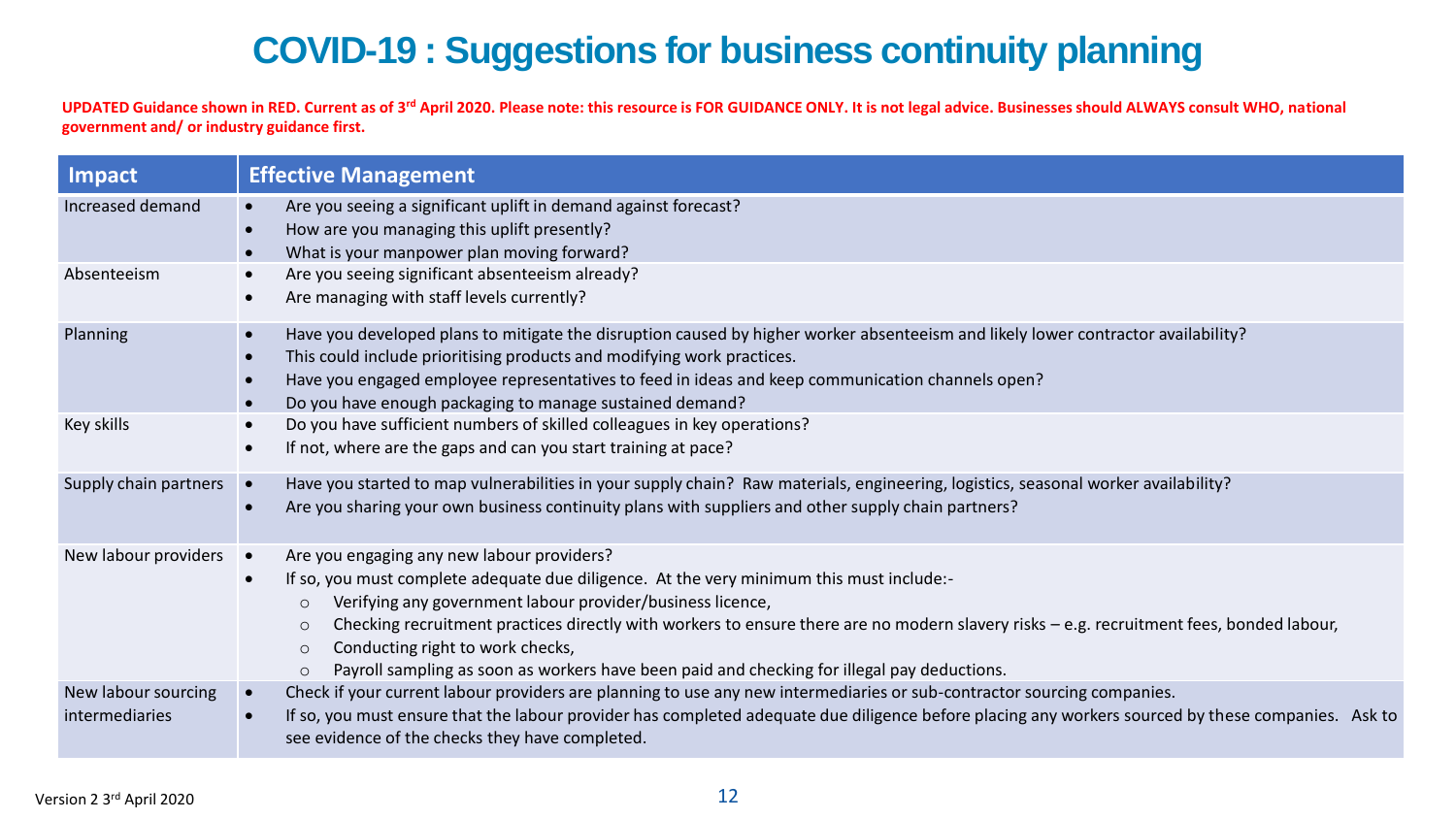## **COVID-19 : Process flow for Human Resource actions**

#### **UPDATED Guidance shown in RED. Current as of 3rd April 2020. Please note: this resource is FOR GUIDANCE ONLY. It is not legal advice. Businesses should ALWAYS consult WHO, national government and/ or industry guidance first.**

The following guidance reflects FNET members' experience of managing the COVID-19 crisis to date on sites and farms. The following process flow may support your human resource teams to manage impacts and plan for the coming months.

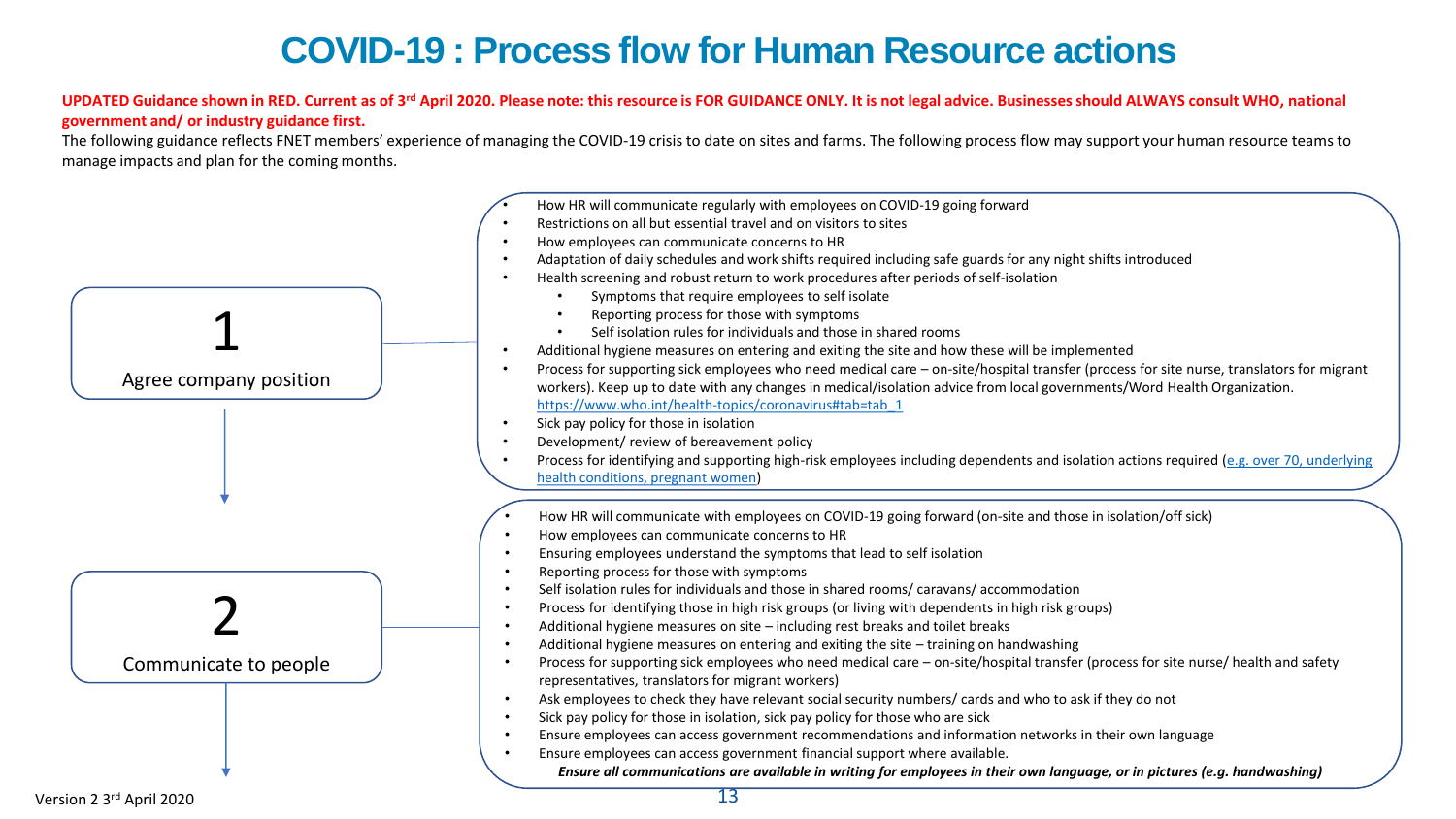# **COVID-19 : Process flow for HR actions**

#### **UPDATED Guidance shown in RED. Current as of 3rd April 2020. Please note: this resource is FOR GUIDANCE ONLY. It is not legal advice. Businesses should ALWAYS consult WHO, national government and/ or industry guidance first.**

The following guidance reflects FNET members' experience of managing the COVID-19 crisis to date on sites and farms. The following process flow may support your human resource teams to manage impacts and plan for the coming months.

- Has the company purchased enough supplies (soap, hand sanitiser, cleaning materials, gloves) to implement preventative actions?
- Increased cleaning on-site: canteen, toilets, social areas, shared transport, door knobs, keypads (e.g. clocking in)
- Increased provision of hand washing breaks/ additional time for handwashing
- Increased cleaning in accommodation:
	- On-site group accommodation checks to ensure cleaners are implementing
	- Off-site group accommodation checks to ensure landlord is implementing
	- Employees' role in increasing cleaning of their own rooms
	- Prepare to need to provide additional soap, hand sanitiser, cleaning materials at on and off site accommodation for self-isolating employees (potential future shortages)
	- Sick and sick pay policy for those in isolation (exposure, or due to being high risk) those who are sick
- Pay for employees in the event of reduced shifts, or pay for employees in the event of shutdown
- Fair management of forced reduction of workforce (e.g. Malaysia is cutting factory workforces to 50% in some industries)
- Policy on return costs for migrant workers in emergency situations
- Policy and process if migrant workers want to return home;
	- Employment status
	- Pay
	- Process of returning home
	- Process of returning to work

*Note: any returns processes must have the costs to be paid by each party shared with workers in writing and workers should be clear who to report any issues to in HR*

- If employees are on significantly reduced pay, or zero pay/ zero hours contract employers have a duty of care to ensure their basic needs are being met. Workers in isolation may not be able to meet practical needs (e.g. buying food)
- Identify how you will communicate with employees when they are in isolation (including those in high risk groups) to ensure their welfare and consider ways you can support them both in on-site and off-site group accommodation. If basic needs are not met employees may seek other work and will not be able to self-isolate effectively increasing their risk of infection and the infection of others;
	- Employers must continue to pay social security, where relevant, to ensure employees can access medical care
	- Access to free, or subsidised food
	- Making on-site rent free or subsidised
	- Negotiating with landlords on rent/water/electricity costs pay, reduce or delay worker payments
	- Waive employee costs water, electricity bills in accommodation
- Mental health Consider how you will support employees managing stress and anxiety
- Bereavement policy how will this be revised and communicated.

*Ensure all communication on policies are available in writing for workers in their own language, or in pictures (e.g. handwashing)* 

3

Agree company prevention actions

4

Agree company policies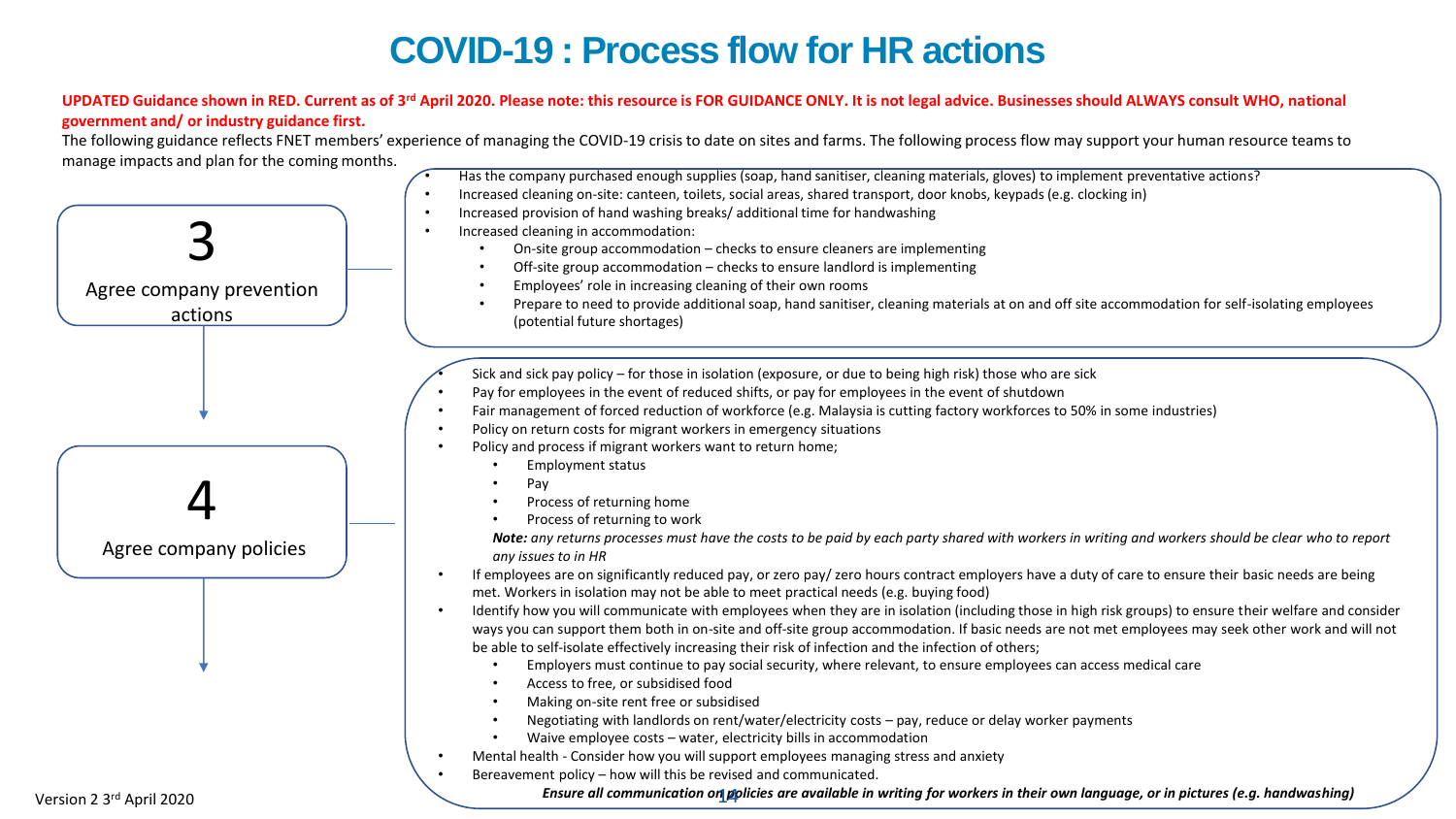# **COVID-19 : Process flow for HR actions**

#### **UPDATED Guidance shown in RED. Current as of 3rd April 2020. Please note: this resource is FOR GUIDANCE ONLY. It is not legal advice. Businesses should ALWAYS consult WHO, national government and/ or industry guidance first.**

The following guidance reflects FNET members' experience of managing the COVID-19 crisis to date on sites and farms. The following process flow may support your human resource teams to manage impacts and plan for the coming months.

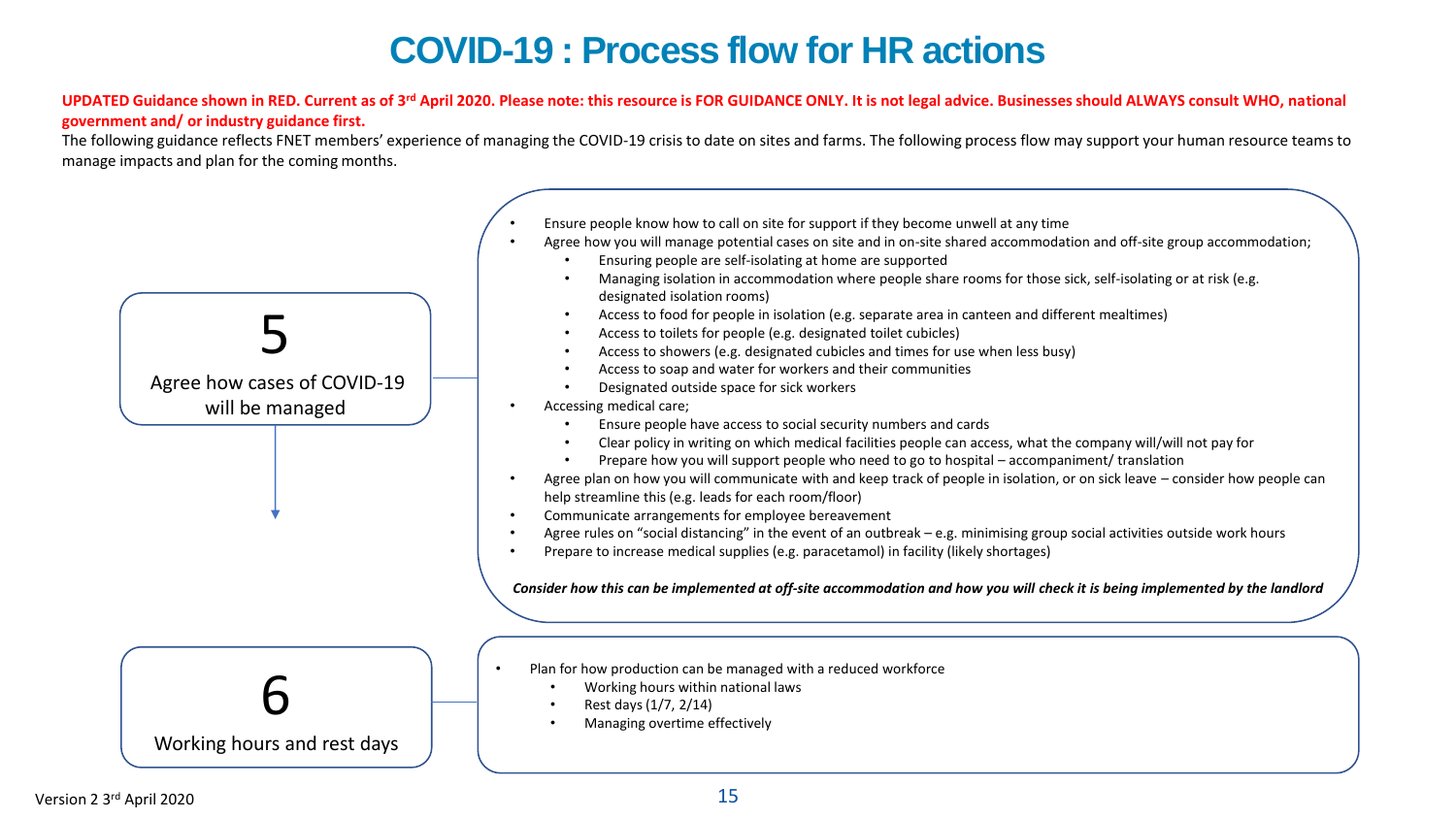### **COVID-19 : Resources for businesses**

**Please note: The resources listed below are national government and WHO links to Coronavirus information for businesses. Businesses should ALWAYS consult WHO, national government and/ or industry guidance first**

**Health and safety** –

- **a. World Health Organisation** advice for getting workplaces ready (note this is more applicable for offices though some advice may be useful for holding meetings in food production sites/ farms) – [https://www.who.int/docs/default-source/coronaviruse/advice-for-workplace-clean-19-03-](https://www.who.int/docs/default-source/coronaviruse/advice-for-workplace-clean-19-03-2020.pdf) 2020.pdf
- **b. UK government guidance for employers and businesses**  https://www.gov.uk/government/publications/guidance-to-employers-and[businesses-about-covid-19/guidance-for-employers-and-businesses-on-coronavirus-covid-19](https://www.gov.uk/government/publications/guidance-to-employers-and-businesses-about-covid-19/guidance-for-employers-and-businesses-on-coronavirus-covid-19)
- **c. ACAS (UK Advisory, Conciliation and Arbitration Service)** guide for employers and businesses <https://www.acas.org.uk/coronavirus>

**Accommodation** –

**a. World Health Organisation** advice (designed for hotels) - [https://apps.who.int/iris/bitstream/handle/10665/331638/WHO-2019-nCoV-Hotels-](https://apps.who.int/iris/bitstream/handle/10665/331638/WHO-2019-nCoV-Hotels-2020.1-eng.pdf)2020.1-eng.pdf

**Symptoms and isolation** -

- **a. UK government advice** can be found here on key symptoms:<https://www.nhs.uk/conditions/coronavirus-covid-19/symptoms-and-what-to-do/>
- **b. UK government advice** can be found here on isolation rules: <https://www.nhs.uk/conditions/coronavirus-covid-19/self-isolation-advice/>
- **c. UK government advice** [can be found here on high risk/vulnerable people: https://www.nhs.uk/conditions/coronavirus-covid-19/advice-for](https://www.nhs.uk/conditions/coronavirus-covid-19/advice-for-people-at-high-risk/)people-at-high-risk/
- d. [CDC \(Centres for Disease Control and Prevention\) posters on symptoms etc which could be adapted: https://www.cdc.gov/coronavirus/2019](https://www.cdc.gov/coronavirus/2019-ncov/communication/factsheets.html) ncov/communication/factsheets.html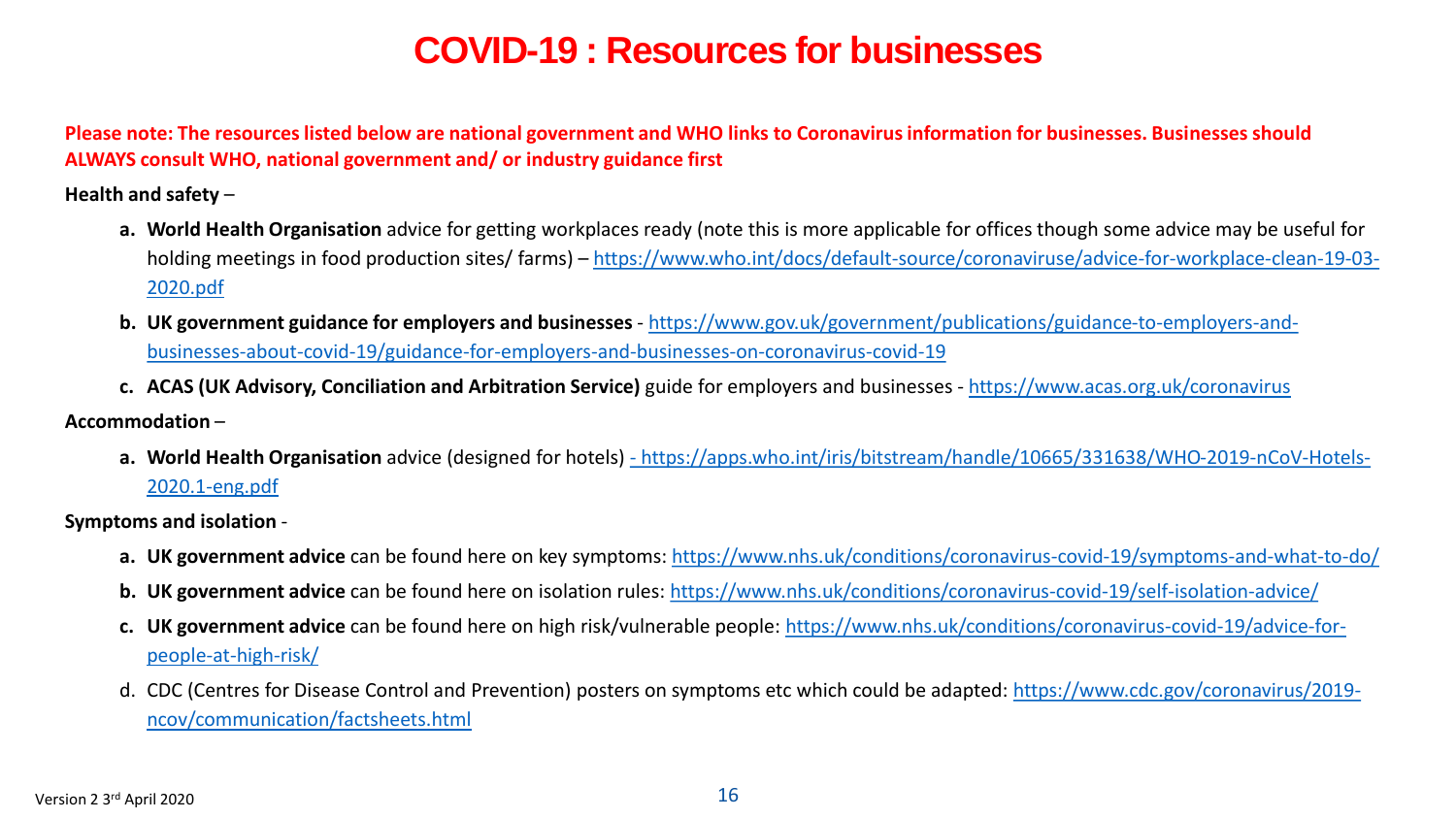# **COVID-19 : Government and industry advice from different countries**

**Please note: The resources listed below are national government links to Coronavirus information. Businesses should ALWAYS consult WHO, national government and/ or industry guidance first**

- [Brazil](https://www.gov.br/planalto/pt-br) (Government)
- [Chile](https://www.gob.cl/coronavirus/plandeaccion/) (Government)
- [China](http://english.www.gov.cn/2020special/5e32830ec6d019625c60433b/fightagainstcoronavirus) (Government)
- [Colombia](https://id.presidencia.gov.co/especiales/200317-medidas-enfrentar-coronavirus/index.html) (Government)
- [Costa Rica](https://www.presidencia.go.cr/comunicados/tag/coronavirus/) (Government)
- [Dominican Republic](http://coronavirusrd.gob.do/) (Government)
- [Ecuador](https://coronavirusecuador.com/) (Government
- [Greece](https://eody.gov.gr/neos-koronaios-covid-19/) (Government)
- [Honduras](https://www.presidencia.gob.hn/index.php/gob/el-presidente/7040-segundo-paquete-de-medidas-economicas-para-garantizar-comida-en-la-mesa-de-cada-hondureno-abastecimiento-de-alimentos-y-apoyo-a-productores) (Government)
- [India](https://www.mygov.in/covid-19/?cbps=1) (Government)
- [Indonesia](https://kemlu.go.id/portal/en/read/1135/siaran_pers/additional-measures-of-the-indonesian-government-in-relation-to-covid-19-response) (Government)
- [Italy](http://www.salute.gov.it/nuovocoronavirus) (Government)
- **[Mexico](https://coronavirus.gob.mx/) (Government)**
- [Mexico](https://coronavirus.gob.mx/) (Government)
- [Morocco](http://www.maroc.ma/en/news/coronavirus-series-measures-salaried-employees-and-companies) (Government)
- [Peru](https://www.gob.pe/8663-ministerio-de-salud-como-prevenir-el-coronavirus) (Government), [Ministry of Labour,](https://www.gob.pe/mtpe) [Ministry of Health](https://www.gob.pe/minsa) and [Ministry of Development and Social Inclusion](https://www.gob.pe/midis)
- [South Africa](https://www.gov.za/Coronavirus) (Government) and COVID-19 resources from [SIZA](https://siza.co.za/covid-19-resources/) and from [WIETA](https://www.wineland.co.za/covid-19/)
- [Spain](https://www.mscbs.gob.es/profesionales/saludPublica/ccayes/alertasActual/nCov-China/ciudadania.htm) (Government) and [Proexport guidance](https://www.proexport.es/coronavirus/protocolo-coronavirus/)
- [Thailand](http://www.mfa.go.th/main/en/news3/10491) (Government) and [Issara](https://www.issarainstitute.org/)
- [Turkey](http://www.mfa.gov.tr/sub.en.mfa?ad9093da-8e71-4678-a1b6-05f297baadc4) (Government)
- [United States](https://www.coronavirus.gov/) (Government), [Department of Agriculture](https://www.usda.gov/coronavirus) and [Department of Labor](https://www.dol.gov/coronavirus)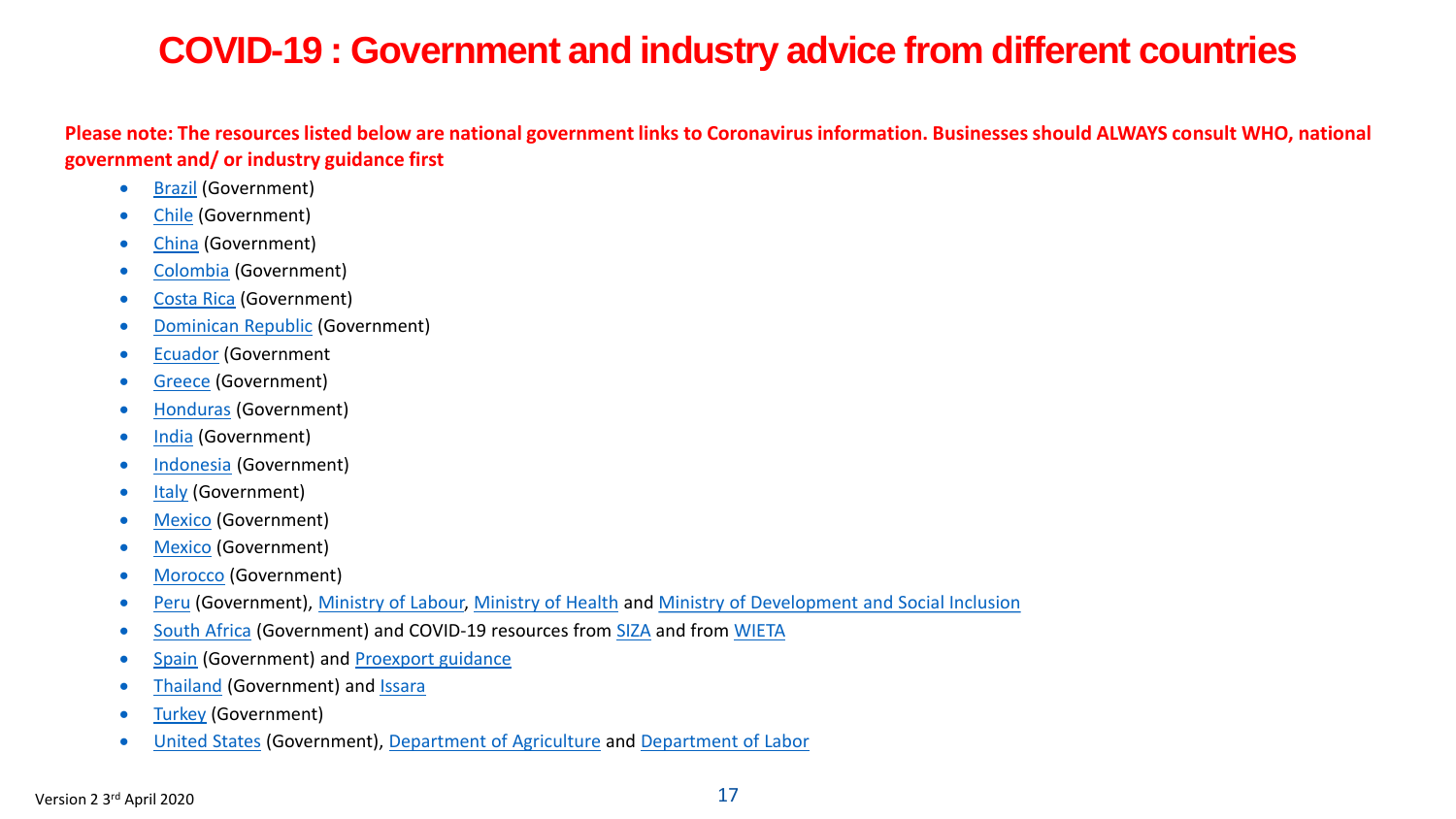### **COVID-19 : Trade union advice for works and employers**

**Please note: The resources listed below are links to Coronavirus information from national and global trade unions. Businesses should ALWAYS consult WHO, national government and/ or industry guidance first**

- [USDAW coronavirus FAQs](https://www.usdaw.org.uk/Help-Advice/Coronavirus-Update/FAQs) and [Social Distancing guidance](https://www.usdaw.org.uk/Help-Advice/Coronavirus-Update/Social-Distancing-in-the-workplace)
- [Unite the Union H&S advice that also provides information on the Health and Safety at Work Act 1974 \(HASAWA\)](https://unitetheunion.org/media/2973/006-unitecoronavirusguide-20-03-25-v9d.pdf)
- [GMB advice for what employers should do](https://www.gmb.org.uk/coronavirus/coronavirus-covid-19-what-members-need-know)
- [Nautilus COVID19 web page for FAQs](https://www.nautilusint.org/en/news-insight/telegraph/nautilus-faqs-on-covid19-coronavirus/)
- [ETUC COVID19 social partner information](https://www.etuc.org/en/trade-unions-and-coronavirus)
- [IUF corona virus information page](http://www.iuf.org/show.php?lang=en&tid=384) that covers affiliate global activity and advice
- [ITF \(seafarers, transport & shipping\) i](https://www.itfseafarers.org/en/news/covid-19-itf-global-demands-governments-and-employers)nformation for government.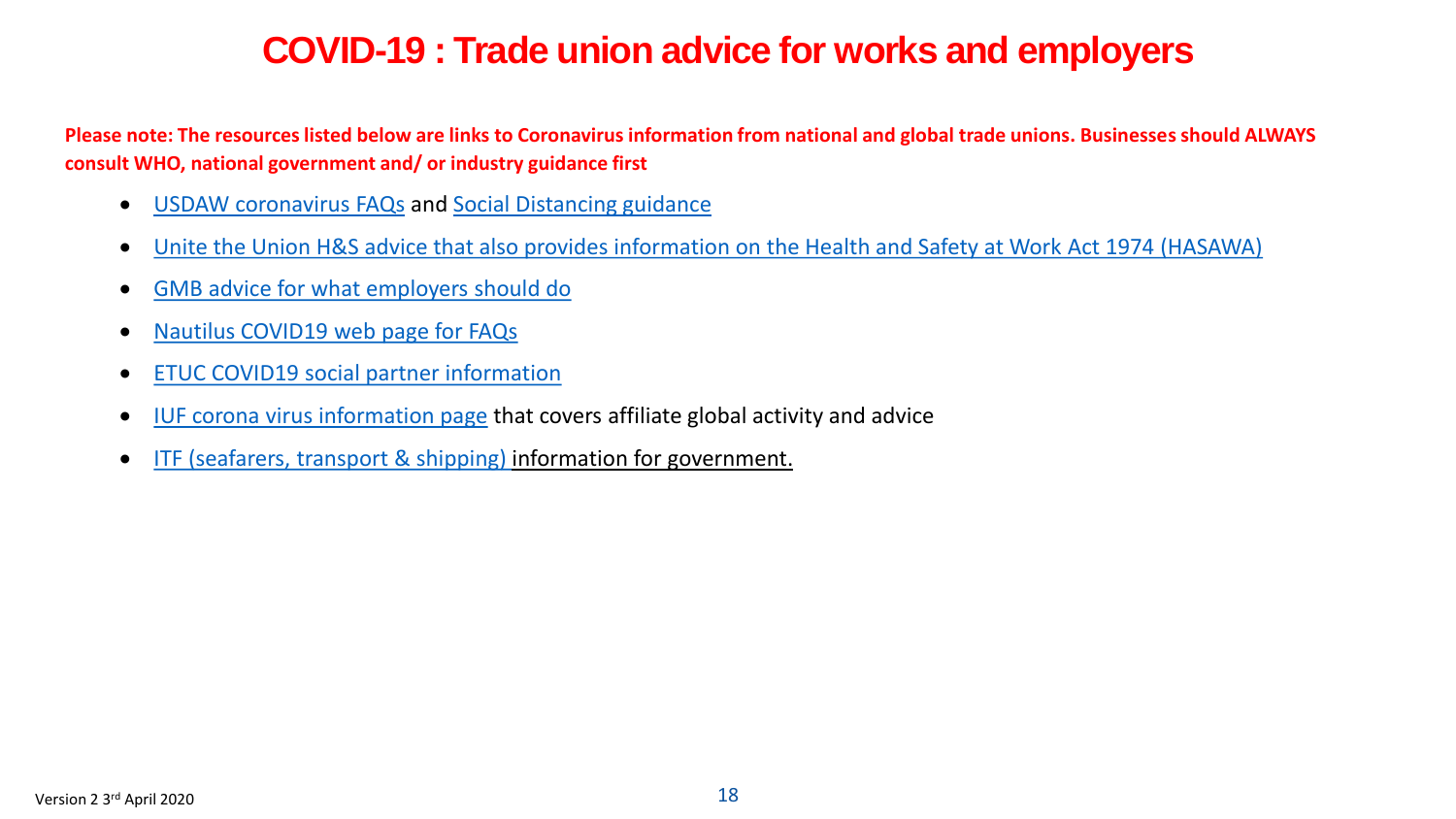### **COVID-19 : Resources for health and wellbeing of workers**

### **Please note: The resources listed below are WHO or national government links to Coronavirus information. Businesses should ALWAYS consult WHO, national government and/ or industry guidance first**

This is guidance only – please communicate to your workforce the steps that they need to take to reduce the spread of Coronavirus. Sources below are available in English and other languages. Posters can be printed up and videos can be shown to workers in common spaces or communicated to workers via their mobile phones. **The WHO has recently launched an app on coronavirus which could be a key source of sharing information with workers.** 

**Health and safety** –

- **a. World Health Organisation** advice <https://www.who.int/emergencies/diseases/novel-coronavirus-2019/advice-for-public>
- **b. World Health Organisation workplace guidance**  [https://www.who.int/docs/default-source/coronaviruse/getting-workplace-ready-for-covid-](https://www.who.int/docs/default-source/coronaviruse/getting-workplace-ready-for-covid-19.pdf?sfvrsn=359a81e7_6)19.pdf?sfvrsn=359a81e7\_6
- c. **WHO Instructional Video -** <https://www.who.int/emergencies/diseases/novel-coronavirus-2019>
- **d. The latest NHS guidelines translated into 36 languages by Doctors of the World** <https://www.doctorsoftheworld.org.uk/coronavirus-information/>
- **e. CDC** [guidance in multiple languages on handwashing and preventing the spread of Coronavirus -](https://www.cdc.gov/coronavirus/2019-ncov/communication/factsheets.html) https://www.cdc.gov/coronavirus/2019 ncov/communication/factsheets.html
- **f. WHO** video on how to protect yourself from COVID-19 (English and English subtitles) [https://www.who.int/emergencies/diseases/novel-coronavirus-2019/advice-for](https://www.who.int/emergencies/diseases/novel-coronavirus-2019/advice-for-public/videos)public/videos
- **g. WHO** app on coronavirus Q&A service on coronavirus initially in English but soon to be in all 6 UN languages<https://www.whatsapp.com/coronavirus/who>
- **h. WHO** information on coronavirus in Spanish <https://www.paho.org/es/temas/coronavirus/enfermedad-por-coronavirus-covid-19/covid-19-materiales-comunicacion>
- i. Issara institute video for Thai workers on how to access sick leave in Burmese with English subtitles <https://www.youtube.com/watch?v=LKMyFylz0Ak&feature=youtu.be>
- j. UK video on symptoms and what to do next (English no subtitles) [https://www.theguardian.com/world/video/2020/mar/20/how-do-i-know-if-i-have-coronavirus](https://www.theguardian.com/world/video/2020/mar/20/how-do-i-know-if-i-have-coronavirus-and-what-happens-next-video-explainer)and-what-happens-next-video-explainer
- k. UK government has created several sites with **information for migrant workers** <https://www.gov.uk/guidance/nhs-entitlements-migrant-health-guide> and has translated various guidance into 11 languages - [https://www.gov.uk/government/publications/guidance-on-shielding-and-protecting-extremely-vulnerable-persons](https://www.gov.uk/government/publications/guidance-on-shielding-and-protecting-extremely-vulnerable-persons-from-covid-19)from-covid-19 and <https://www.gov.uk/government/publications/covid-19-stay-at-home-guidance>
- **l. Global handwashing partnership website**  <https://globalhandwashing.org/topic/coronavirus/>

**Wellbeing** –

a. WHO poster resources on dealing with stress during coronavirus outbreak - https://www.who.int/docs/default-source/coronaviruse/coping-withstress.pdf?sfvrsn=9845bc3a\_8 [also resources for children https://www.who.int/docs/default-source/coronaviruse/helping-children-cope-with-stress](https://www.who.int/docs/default-source/coronaviruse/helping-children-cope-with-stress-print.pdf?sfvrsn=f3a063ff_2)print.pdf?sfvrsn=f3a063ff\_2. Also in Spanish - <https://www.who.int/docs/default-source/coronaviruse/200762-coping-with-stress-during-the-2019-sp.pdf>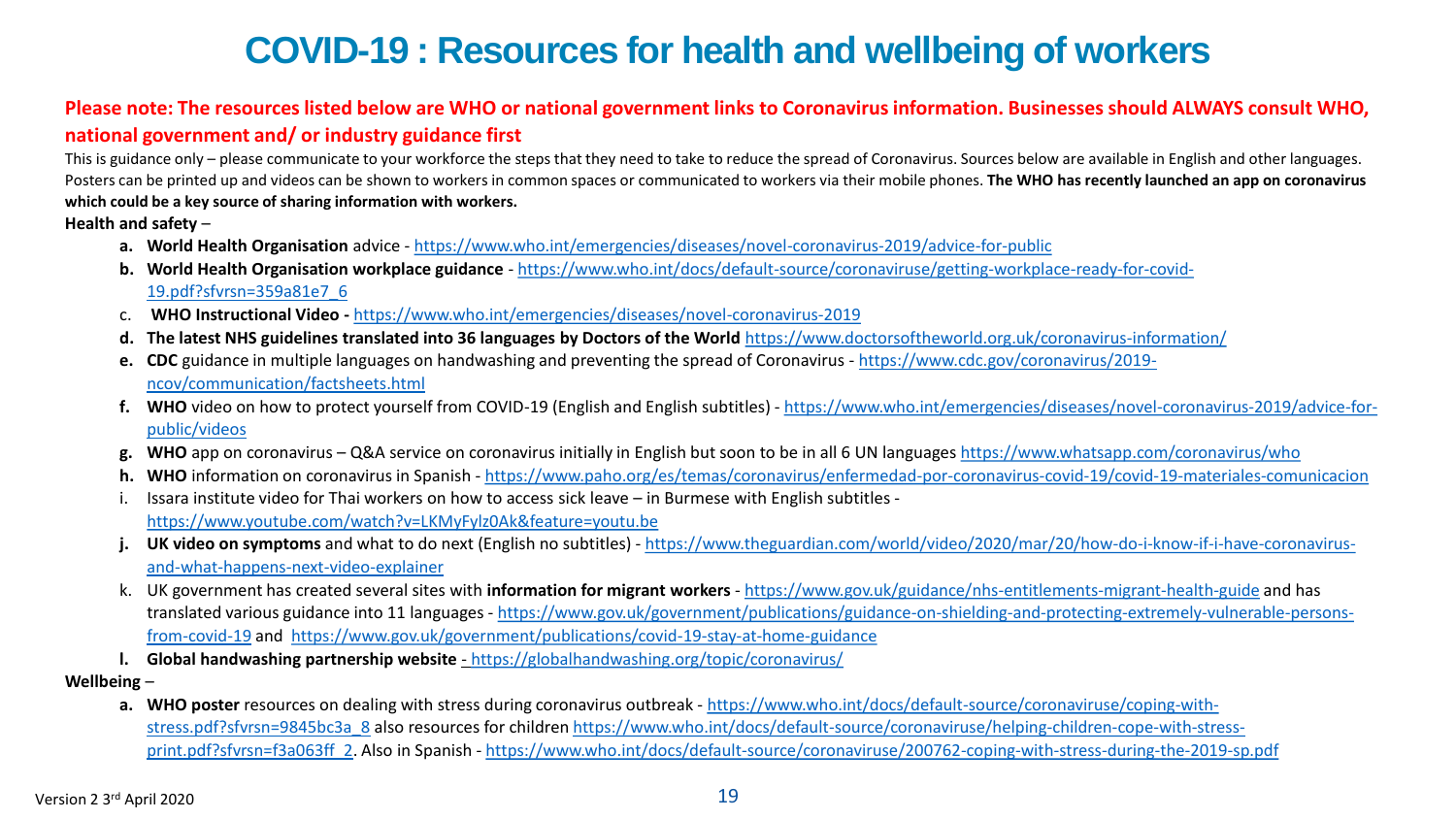### **COVID-19 : Examples of posters for your workplace**



[https://www.paho.org/es/documentos/inf](https://www.paho.org/es/documentos/infografia-limpia-tus-manos) ografia-limpia-tus-manos

[https://www.hse.ie/eng/services/news/news](https://www.hse.ie/eng/services/news/newsfeatures/covid19-updates/partner-resources/covid-19-prevention-a4-poster.pdf) features/covid19-updates/partnerresources/covid-19-prevention-a4-poster.pdf

https://www.cdc.gov/coronavirus/2019 [ncov/downloads/stop-the-spread-of-germs](https://www.cdc.gov/coronavirus/2019-ncov/downloads/stop-the-spread-of-germs-arabic.pdf)arabic.pdf

https://www.cdc.gov/coronavirus/2019 [ncov/downloads/stop-the-spread-of-germs](https://www.cdc.gov/coronavirus/2019-ncov/downloads/stop-the-spread-of-germs-swahili.pdf)swahili.pdf

**Please note: The resources listed above are government or international institutions publicly available resources. Businesses should ALWAYS consult WHO, national government and/ or industry guidance first**

Version 2 3rd April 2020